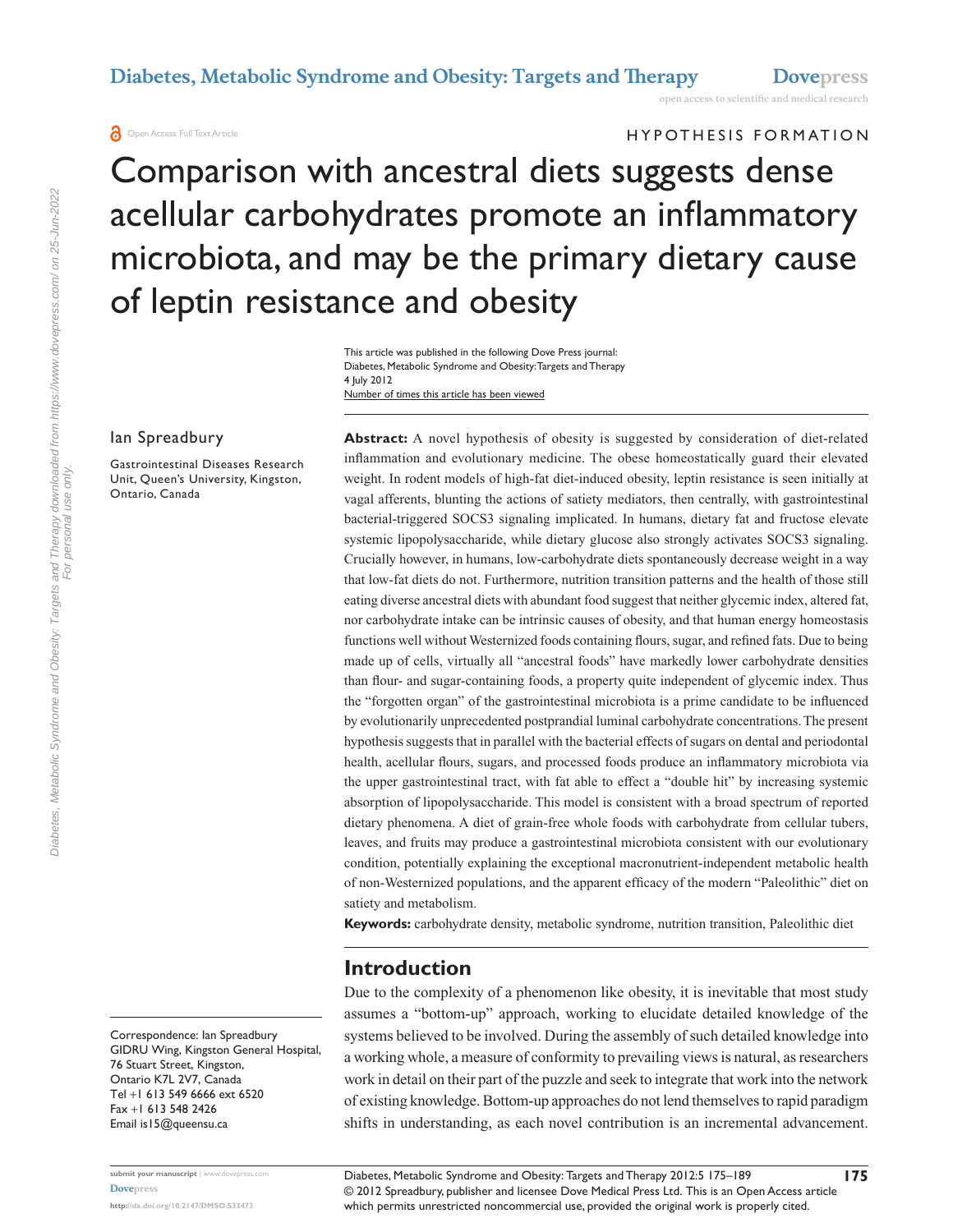This is especially true in research into the dietary causes of obesity and Western diseases, where implicating the wrong cause and advocating widespread dietary changes on the basis of that could lead to a significant worsening of the epidemiological situation.

With obesity and diabetes incidence and severity now at truly disconcerting rates, it is time to consider the possibility that implicating dietary fat as the primary cause and advocating that it be minimized has been a fundamental error, despite the large body of evidence supporting mechanisms by which high-fat diets might produce obesity.

The present paper attempts a "top-down" approach to obesity and provides a hypothesis that is not only consistent with available detailed mechanisms but also with some of the most confusing widely observed dietary phenomena. By comparing "ancestral diets," which appear to promote universally effective homeostatic energy balance, with Western diets, a sharp delineation is found in the proportional mass of carbohydrate found in Western foods versus the locked-in low carbohydrate density of cellular plant foods. Since this characteristic does not correlate with glycemic index, the primary "organ" likely to be directly affected by such luminal concentration changes, and one already implicated in leptin resistance and obesity, is the gastrointestinal (GI) microbiota.

# **Background to the hypothesis** Energy homeostasis in the absence of Western foods

Obesity and non-insulin dependent diabetes are growing global phenomena, extending into the developing world following the spread of Westernized dietary patterns.<sup>1</sup> The tendency toward overeating in the modern world is so common that it has led to the widely held belief that human energy homeostasis is maladapted to food excess and a sedentary lifestyle,<sup>2</sup> and that constant voluntary caloric restriction is important to maintain healthy weight. Most epidemiological overviews of obesity examine Western populations, and it is often overlooked that even nominally healthy Westerners have leptin levels many times higher than those eating a non– Westernized diet, even in the presence of food abundance. For example, the Kitavan Islanders of Melanesia live as horticulturists with levels of activity comparable to manual workers who take moderate exercise; their dietary staples are root vegetables and fruit, with some consumption of meat and fish, but with little availability of Western foods. Hence as a population they consume virtually no grains or refined foods such as flour, sugar, or refined oils.<sup>3,4</sup> Their carbohydrate intake is

high, in the order of 60%–70% of energy intake, much of it root tubers or fruit with a moderately high glycemic index,<sup>5</sup> while their saturated fat intake is also high (17% – largely from coconut). Despite food abundance and a clear overlap of macronutrients and glycemic index with Western diets, Kitavans are reported to possess leptin levels, fasting insulin, and blood glucose levels dramatically lower than those in Western populations deemed healthy, $6,7$  and appear to have a virtual absence of overweight, diabetes, and atherosclerotic disease.3,4,8,9 Environmental or genetic explanations for this metabolic health appear unlikely, since islanders who leave for the mainland and eat Western foods become overweight.<sup>7</sup> People of this region may in fact be more susceptible to the effects of Western diet than Europeans, which may include increased susceptibility to effects subsequent to leptin resistance.10,11 Similar leanness and low leptin concentrations have also been recorded in the Ache hunter-gatherers of Paraguay, and in Shuar people of the Amazon who retain a traditional lifestyle.12–14 Those Shuar who have taken the initial steps toward agriculture have significant increases in leptin levels.15 Although leptin levels have not been recorded for other people eating traditional diets, it has been widely reported that unless grains or refined foods had arrived, all bore remarkably low incidences of "Western diseases," including obesity (Table 1).3,4,6–9,16–29 Also notable is the apparent macronutrient-independence of the health associated with ancestral diets. The Kitavan case appears to argue against a primary causal role for carbohydrates or glycemic index in the genesis of obesity, at least when carbohydrates are in the form of root vegetables or fruit. Their diet is higher in carbohydrates than the estimated intake for our East African ancestors<sup>30</sup> or modern hunter-gatherers,<sup>31,32</sup> who tend to have carbohydrates provide around 35% of energy, ranging from 3% to 50% of energy intake, the proportion falling with northern latitude. Similarly, other analyses of modern huntergatherers<sup>33</sup> have suggested that intake of unprocessed meat does not produce poor metabolic or cardiovascular health, in agreement with the reported historical diets and health of the Masai, Kavirondo, and Turkhana (Table 1).

Those populations that transitioned to a Westernized diet invariably developed Western metabolic diseases,<sup>1,34</sup> while sustaining high levels of physical activity appears to offer only a degree of protection against obesity,<sup>35,36</sup> as would be expected if a perturbation of homeostatic set point were responsible. It is unlikely that environmental factors could effect an absence of overweight in non-Westernized populations by means of effectively enforcing caloric-restriction even in good times, and such an improbable constant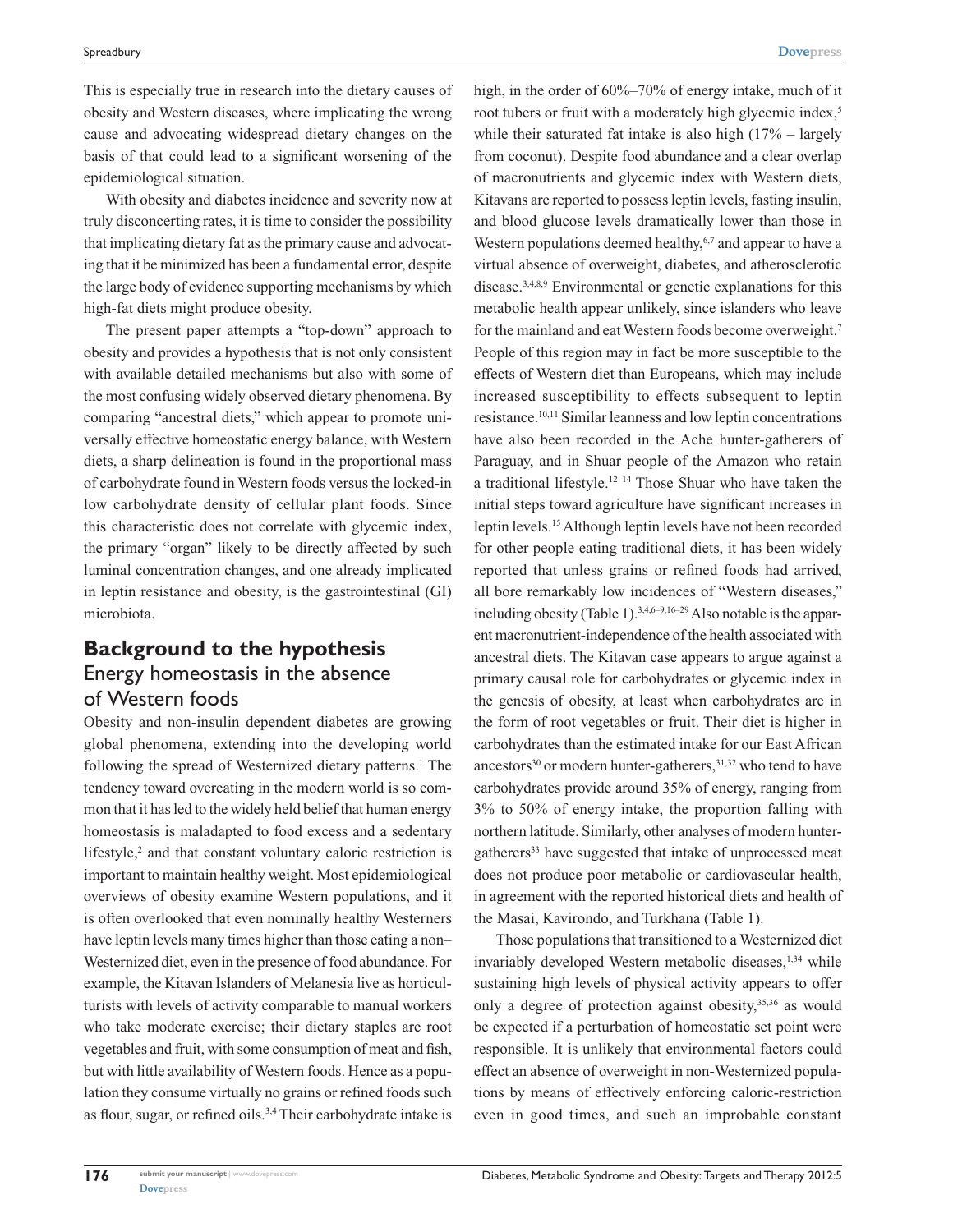| People                       | Diet                                                                                                                                                                                                     | Macronutrient<br>summary                                                             | foods or grains<br>Acellular | Overweight<br>or obesity                             | Other health markers                                                                                               | Reference      |
|------------------------------|----------------------------------------------------------------------------------------------------------------------------------------------------------------------------------------------------------|--------------------------------------------------------------------------------------|------------------------------|------------------------------------------------------|--------------------------------------------------------------------------------------------------------------------|----------------|
| Kitava<br>1990s              | Starchy root vegetables, fruit,<br>coconuts. Food abundance<br>some fish and meat,                                                                                                                       | ~65% carbohydrate,<br>17% saturated fat<br>high fibre,                               |                              | 0% overweight                                        | or blood pressure in middle age<br>disease. No increase in weight<br>No stroke, diabetes or heart                  | $3,4,6-9$      |
| Machiguenga<br>1982          | meat and fish. Food abundance<br>and nuts, very small amount of<br>Mostly root vegetables, fruit                                                                                                         | High carbohydrate,<br>high fibre                                                     |                              | None reported                                        | Healthy teeth and gums, good<br>general health, except for<br>parasites and infections                             | 22             |
| Masai<br>1971                | Cow's milk and blood, meat                                                                                                                                                                               | cholesterol intake to US<br>66% fat, similar                                         | $\overline{\phantom{a}}$     | Lean                                                 | Atherosclerosis rare at autopsy                                                                                    | $\tilde{=}$    |
| Kavirondo<br>Kenyans<br>1929 | Mostly meat                                                                                                                                                                                              | High protein, high fat                                                               |                              | Lean                                                 | than in Westerners. No increase in<br>blood pressure through middle age<br>Aortic atheroma at autopsy rarer        | 20             |
| !Kung<br>1972                | nuts, fruits, roots, bulbs, leaves),<br>~70% plant matter (mongongo<br>some meat                                                                                                                         | ~60% fat, 25% protein<br>Mongongo nuts:                                              | $\overline{\phantom{a}}$     | Lean                                                 | No increase in blood pressure<br>through middle age                                                                | 29             |
| Solomon<br>Islanders<br>1974 | Root vegetables, fruit, fish,<br>limited meat, tinned fish                                                                                                                                               | Varied                                                                               | $\ddagger$                   | islands were heavier)<br>(Western-influenced<br>Lean | No hypertension or cardiovascular<br>disease. Islands with Western<br>influence showed increased<br>blood pressure | $\frac{26}{5}$ |
| 1980-83<br>Turkana           | sorghum, maize, millet, and sugar<br>Mostly milk, blood, meat, but<br>by 1983 also some traded                                                                                                           | High protein, high fat                                                               | $^{+}$                       | Lean (<5th percentile<br>of Western weight)          | No increase in weight<br>in middle age                                                                             | 24,25          |
| Tarahumara<br>1978-79        | 90% from pinto beans and maize<br>tortilla. Remainder from squash<br>and other vegetables                                                                                                                | High carbohydrate,<br>animal sources 6%,<br>high fibre, fat 12%,<br>refined sugar 1% | $\ddagger$                   | $5\%$ BMI $> 26$                                     | in blood pressure with age<br>No hypertension, no rise                                                             | 7,  9          |
| Mexican Pima<br>2006         | Beans, wheat-flour tortillas,<br>corn tortillas, and potatoes                                                                                                                                            | 62% carbohydrate,<br>25% fat, high fibre                                             | $\ddagger$                   | Females: 20% obese<br>Males: 7% obese                | 7% diabetes incidence                                                                                              | 27             |
| Arizona Pima<br>1996-2006    | cereals, canned foods, fruit juices<br>chops, beans, white bread, flour<br>Refined Western diet, including<br>tortillas, fried or baked dough,<br>fried breakfasts, processed<br>meats, hamburgers, pork | I5% protein, 34% fat,<br>saturated fat<br>49% carbohydrate,<br>> 10%                 | $\ddagger$                   | Females: 75% obese<br>Males: 64% obese               | $>$ 30% diabetes                                                                                                   | 27,28          |

**[Dovepress](www.dovepress.com)**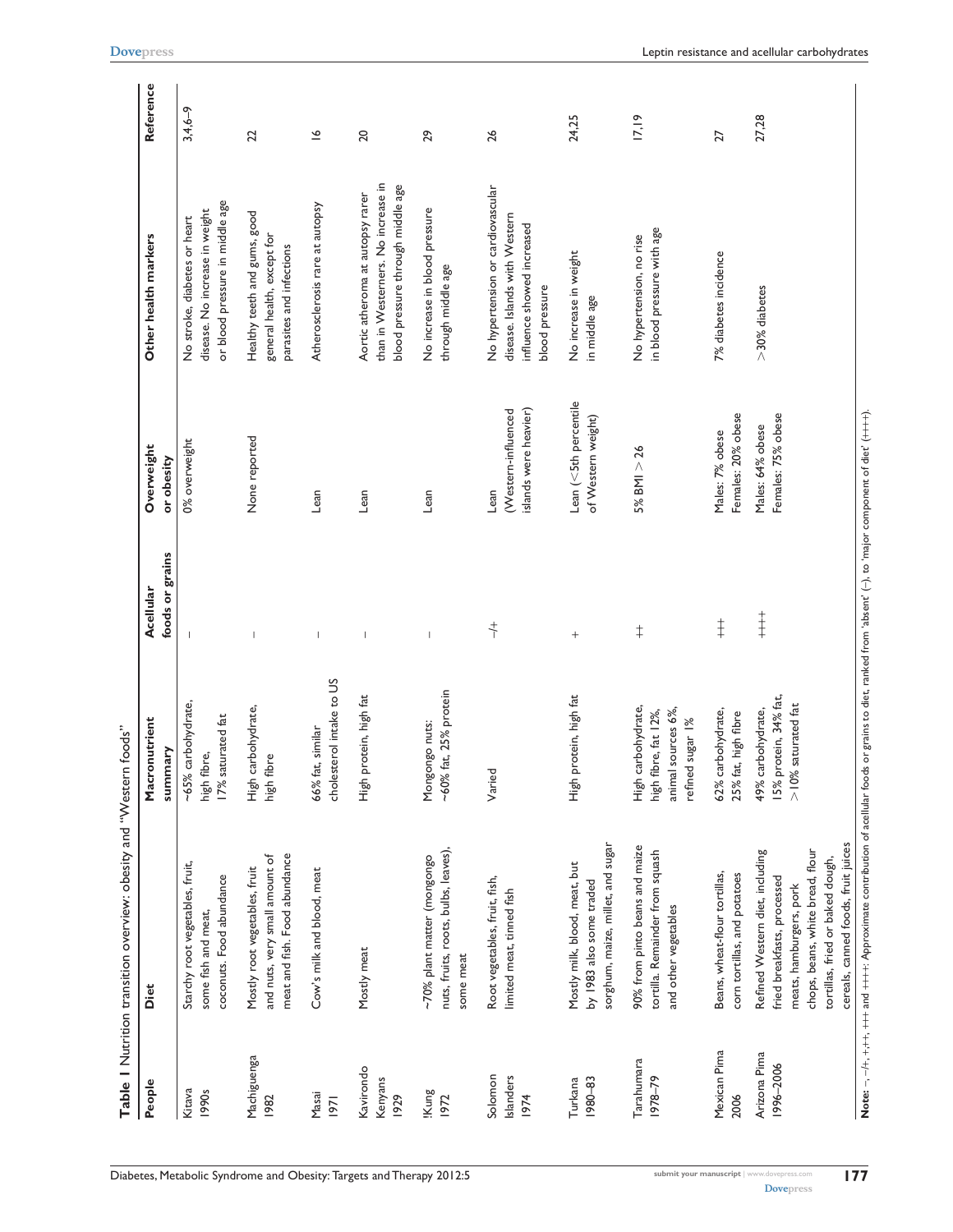food-shortage or increased physical exertion would not be sufficient explanation for the dramatically different leptin levels seen in hunter-gatherers and non-cereal horticulturists, which in the case of the Ache of Paraguay are significantly lower than Western distance runners despite the lower adiposity of the latter.<sup>13</sup>

Moreover, even small amounts of Western influence in diet are associated with significant adverse alterations in metabolic and physiological markers, often before any substantial lifestyle changes.<sup>15,26</sup> The relationship between health and ancestral or Western diets is reviewed in detail by Lindeberg.37 The effects of Western diet and lifestyle do appear to be reversible, at least in part. The metabolic health of diabetic Australian Aborigines has been shown to be markedly improved by even a 7-week return to a huntergatherer lifestyle and diet.38 In addition, Westerners have also been shown to benefit from similar dietary changes.

# Grain-free whole-food diet: early results in Westerners

Whole grains are mooted to be healthier than refined grains,<sup>39</sup> yet comparisons between grain consumption habits in industrialized societies indicate the effects of replacing refined grains with whole grains yield only modest improvements to health.40 These studies inevitably compare differing patterns of grain consumption against a background of almost universal flour, sugar, refined starches, and oils in the modern diet. Health patterns during nutrition transitions indicate that obesity, diabetes, and cardiovascular disease have characteristic incubation periods, but were virtually absent prior to the arrival of Western foods.<sup>18,21,37</sup> The interindividual variability in "Western disease" incidence in a population eating Western foods is affected by genetic and other factors, but it is mostly these secondary factors that the epidemiology of industrialized populations would be studying if the root causes of metabolic disorders were now present throughout the population.

Removal of grains and all refined foods is one of the hallmarks of the "Paleolithic" diet, a modern way of eating that attempts to approximate the characteristics of ancestral diets. Although the literature of clinical studies of this dietary pattern in Westerners is currently small, it is also unanimous. Each published experimental comparison of a diet containing grains with one excluding grains has found significant favorable metabolic effects in the grain-restricted groups, with beneficial effects large enough to render the studies adequately powered despite their small test groups. The randomized clinical trials have shown significantly greater reductions in weight and waist circumference in an ad libitum Paleolithic-style diet compared with the consensus "Mediterranean" or "Diabetes" diets<sup>41,42</sup> and significant improvements over the Mediterranean diet in blood glucose control, independently of the superior waist-circumference reduction.<sup>42</sup> All three diets emphasize whole foods, but the restriction of grains in the Paleolithic diet is a principal difference, which correlated well with the reduced waist measurement<sup>42</sup> and the 20%–30% increased satiety per calorie seen in the Paleolithic-diet groups. Importantly this increased satiety did not correlate with energy density, fiber, or macronutrient content,<sup>43</sup> and significant spontaneous decreases in energy intake have been reported in all the ad libitum studies to date.41,42,44 However, the benefits of this dietary pattern do not appear dependent on this altered satiety or weight change; consumed in a calorie-matched manner to prevent weight loss, a Paleolithic-style diet produced significantly greater improvements in blood pressure, glucose tolerance, insulin sensitivity, and lipid profiles in a small group of healthy volunteers, with each individual participant showing improvements, indicating that these metabolic improvements occur independently of reduced caloric intake.45 Both the spontaneous 20%–30% decrease in caloric intake and the other metabolic improvements produced by a Paleolithic style of eating would be consistent with an increase in leptin sensitivity. Leptin levels dropped by 31% after 12 weeks of ad libitum Paleolithic diet, and were found to correlate best with consumption of cereals excluding rice.<sup>43</sup> It is not known whether continued adherence to the regimen would produce leptin levels comparable to those reported in hunter-gatherers and noncereal horticulturists.

On the balance of evidence from the dietary patterns of non–Western populations and the initial findings of the modern Paleolithic diet, grains and refined foods therefore stand implicated as potential dietary causes of the Western obesity problem. It has been hypothesized that insulin receptor, epidermal growth factor receptor, or interleukin-2 receptor activities of cereal-grain lectins may be responsible for producing leptin resistance;<sup>46</sup> the present paper proposes an alternative or additional mechanism with broad applicability to almost all Western foods.

#### Food-related inflammation and obesity

It is increasingly recognized that obesity is a disorder characterized by systemic low-level inflammation, $47$  with multiple elements of the metabolic syndrome strongly correlating with circulating bacterial lipopolysaccharide (LPS) concentrations.48 LPS levels are also significantly higher in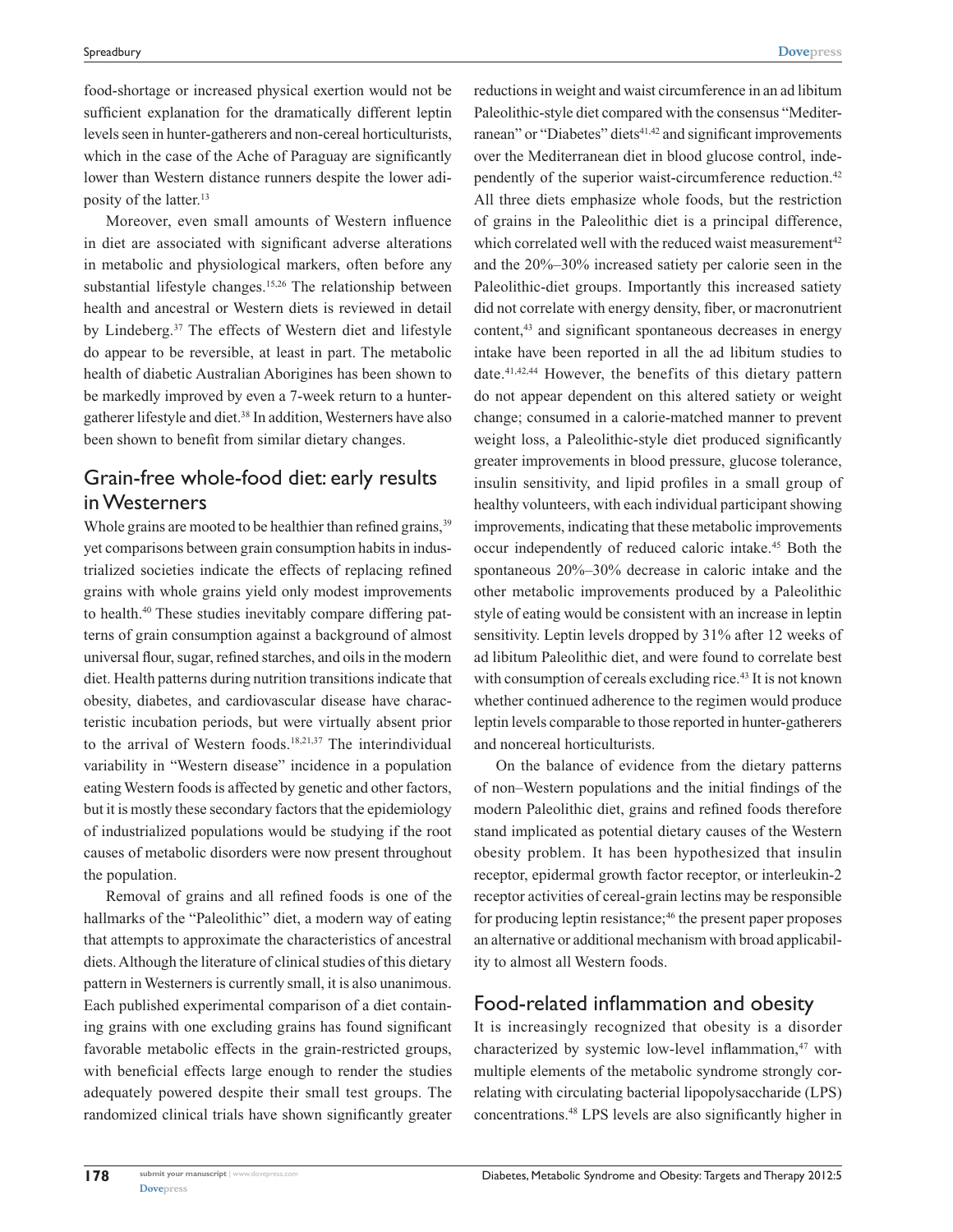nonalcoholic fatty-liver patients than controls, in conjunction with elevated GI permeability,<sup>49,50</sup> while in metabolic syndrome, elevated downstream expression and activation of TLR4 and TLR2 on circulating monocytes is seen.<sup>51</sup> After successful Roux-en-Y gastric bypass surgery, the reductions in weight and insulin resistance are associated with reductions in circulating LPS and inflammation.<sup>52</sup> The source of the LPS is thought to be the GI tract, with ingestion of high-fat and high-carbohydrate Western-style meals found to produce postprandial "metabolic endotoxemia": an increase in circulating LPS levels and other inflammatory changes.<sup>53</sup> LPS and other gastrointestinally derived pathogen-associated molecular patterns (PAMPs) have also been suggested to play a role in the etiology of many "Western diseases," including obesity. The small intestine has been implicated as a primary source for their systemic absorption, with possible PAMP sources including swallowed oral bacteria, small intestinal commensals, or PAMPs harbored inside foodstuffs. The far larger populations of Gram-negative bacteria in the large intestine are suggested to be less likely to act as a source for systemic PAMPs, due to the relatively small surface area of the bowel compared to the small intestine, the presumed evolutionary adaptations of the bowel to high concentrations of bacteria, and the fact that colonic translocatory PAMPs would undergo clearance by the liver, rather than bypassing hepatic detoxification via the lymphatic system, as small intestinal PAMPs would (reviewed by Erridge).<sup>54</sup> The precise GI location of the alterations in microbiota underlying metabolic endotoxemia and inflammation in diet-induced obesity is not fully understood. The present hypothesis makes suggestions regarding the dietary triggers of these changes, wherever they are ultimately found to be located.

Dietary fat also appears able to facilitate translocation of PAMPs from the gut lumen into the circulation by promoting a microbiota that reduces the expression of tight-junction proteins.<sup>55</sup> In humans, test drinks of cream (70% fat) produce a postmeal spike in circulating LPS, while a glucose drink does not. However, suppressor of cytokine signalling-3 (SOCS3) protein signaling and nuclear factor kappa B (NFκB) activation in circulating mononuclear cells were markedly elevated by both cream and glucose drinks, and were still elevated at 5 hours.<sup>56</sup> The finding that glucose consumption elevates NF $\kappa$ B and inflammatory pathways<sup>57</sup> without producing changes in LPS or TLR4 levels is important evidence that a glucose-induced non-LPS/TLR4 inflammatory pathway exists. SOCS3 has been implicated in leptin and insulin resistance, and both it and NFκB are significantly elevated in the obese.58 In animal studies, when conventional

mice are compared with germ-free mice over 12 weeks, a saturated fat-free diet of ordinary rodent chow interacts with the microbiota of conventional mice to produce elevated LPS, increased white adipose tissue mass, increased levels of leptin, blood glucose and insulin, and increased infiltration of white adipose tissue by macrophages.<sup>59</sup> In the same study, germ-free mice were monocolonized with either a wild-type *Escherichia coli* or a mutant form with less immunogenic penta-acylated LPS. The less immunogenic bacterium produced lower LPS levels in the portal vein, and was associated with lower macrophage infiltration and inflammation of white adipose tissue, indicating a role for LPS in this effect. However, leptin and insulin levels were even higher in mice monocolonized with the mutant *E. coli*, suggesting non-LPS PAMPs play a considerable role in leptin and insulin resistance.

Differing profiles of inflammation and PAMP translocation appear to be produced by different monosaccharides. In mice whose chow diet was supplemented with 30% glucose solution, larger weight gain and visceral adiposity were seen, but with no significant changes in hepatic portal LPS concentration. Conversely, fructose produced smaller changes in adiposity but markedly worse markers of hepatic inflammation, and significantly elevated hepatic portal LPS.<sup>60</sup> Fructose is thought to have direct toxic effects on the liver,  $61,62$  and its ability to generate circulatory LPS may be an important contributor to non-alcoholic fatty liver disease.

Inflammation of the gut itself plays a potential role, with early GI inflammation preceding and predicting obesity in diet-induced obesity models.<sup>63</sup> This inflammation is associated with increased gastrointestinal permeability and changes in microbiota.<sup>64</sup> Leptin resistance of the vagal afferent neurons innervating the upper GI tract is seen in diet-induced obese mice, apparently via SOCS3 signaling to inhibit STAT3 activation by leptin, with LPS shown to be able to increase SOCS3 in isolated nodose neurons (the cell bodies of the vagal afferents) in vitro.<sup>65,66</sup> The onset of increased food intake in diet-induced obese animals coincides with this onset of leptin resistance, and substantially reduces the role of leptin in maintaining vagal afferent sensitivity to satiety mediators including cholecystokinin and peptide YY, by reducing the functional expression of their receptors, and increasing the expression of appetite-increasing receptors such as melanin-concentrating hormone 1 receptor and cannabinoid receptors.<sup>66</sup> In similar diet-induced obesity models, central leptin resistance occurs some time later,<sup>67</sup> with SOCS3 signaling again implicated.<sup>68</sup> Modulation of the gastrointestinal microbiota in diet-induced obese and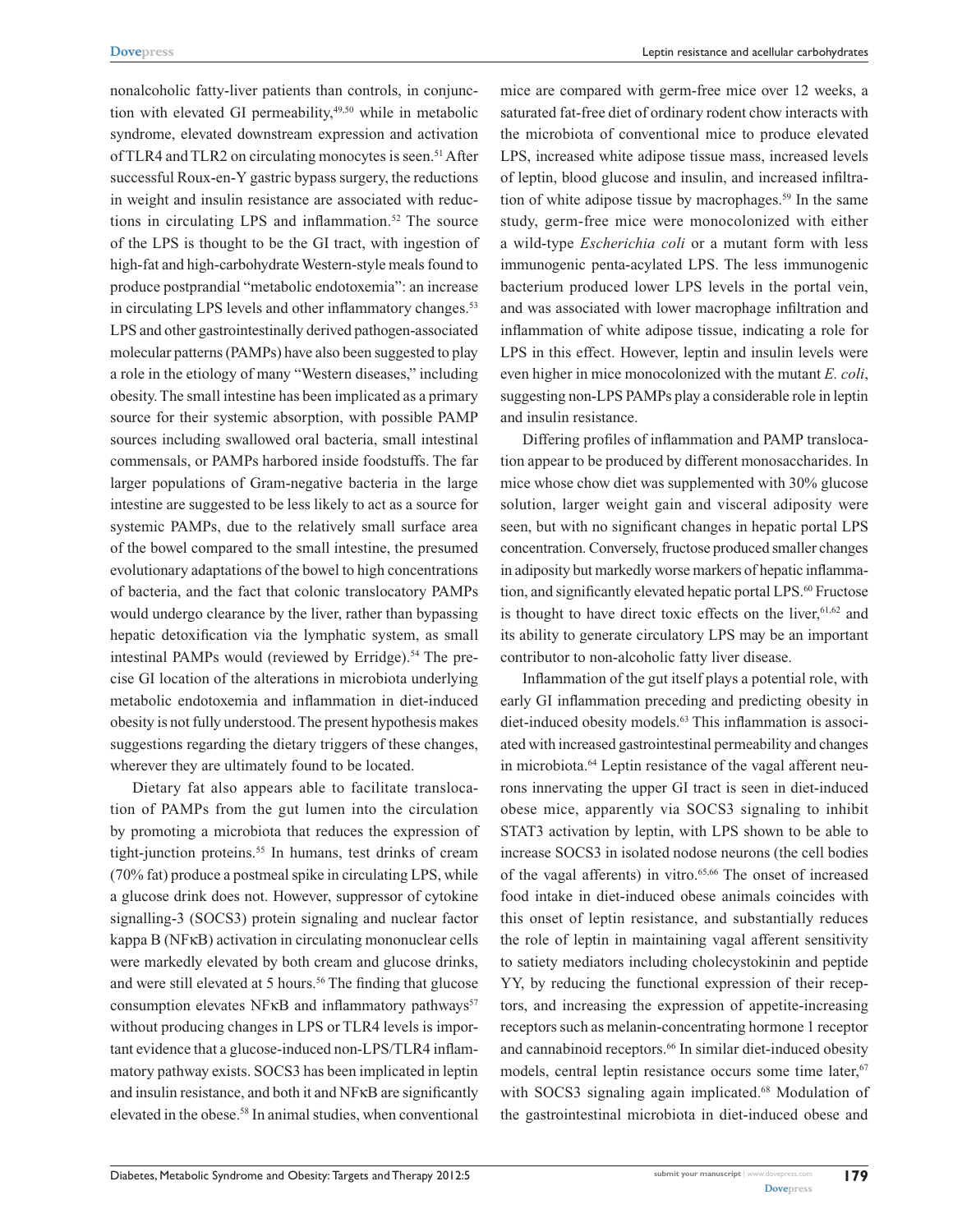Ob/Ob mice with antibiotics is able to reduce the levels of LPS, inflammatory markers, and oxidative stress, along with reduced glucose intolerance, visceral fat, and body-weight gain.55,69 TLR4 and CD14 knockout mice are also protected from these effects, interestingly with subtly different effects on adipose tissue macrophage infiltration, indicating differing roles for these receptors in mediating LPS effects.70–72

The capacity for dysregulation of insulin, blood glucose, and other metabolic markers as a result of intestinal microbiotal changes may be highly conserved, with altered microbiota strongly affecting metabolism and growth patterns in the fruit fly *Drosophila*. 73 In addition, microbiotal alterations appear able to influence the severity of myocardial infarction in a rodent model in a leptin-dependent manner.<sup>74</sup> In humans, the species of bacteria that are present in fecal microbial communities appear to be relatively varied between individuals, with greater similarities between closely related people. However, the bacterial genes present across human populations appear to be more conserved, hence we possess a "core microbiome" composed more of similar bacterial genes rather than similar bacterial species. The microbiota of obese individuals showed alterations in the expression of bacterial genes, many involved in metabolism of carbohydrates, lipids, and amino acids.<sup>75</sup> There is evidence that less Westernized diets can produce microbial communities with marked differences from those seen in industrialized countries. Children from rural Burkina Faso have a considerably different microbiota to those from Europe, a difference thought to be primarily dietarily mediated. With a lifestyle comparable to early Neolithic subsistence farmers, these children carry a large representation of Bacteroidetes, with an unusual prevalence of species suggested to bear genes for hydrolysis of dietary fiber.<sup>76</sup>

It is also known that the GI microbiota is also able to make use of fiber to affect the efficiency of energy absorption from the gut, which has been the subject of much study (reviewed by Backhed).<sup>77</sup> By fermenting fiber into absorbable shortchain fatty acids, colonic bacteria are able to provide energy from fiber to the host that would otherwise not be available, and affect signaling via GPR41 and GPR43 receptors. Despite the trend toward reduced fiber intake in Western diets, the relevance of fermentable fiber mechanisms to obesity is questionable. The addition of supplementary fiber to Western diets has been studied extensively, without any improvements of the order of magnitude required for fiber to represent a significant part of the causal difference between ancestral and modern diets.78 While fermentable fiber is able to effect certain changes in colonic gastrointestinal

microbiota, these currently seem unlikely to represent a useful intervention for obesity or metabolic disease.

### Dietary fat is an exacerbatory but not primary cause of human obesity

There is no question that fat has a role in obesity. The rodent diet-induced obesity models discussed above predominantly make use of high-fat chows to produce their effects, which for a proportion of dietary fat of 72% (lard and corn oil) produced around a 2.7-fold increase in circulating LPS, while 40% fat chows produced 1.4-fold changes in LPS.79 It has also been shown that diets of differing fatty acids are able to differentially produce endotoxemia and complex patterns of inflammatory processes.<sup>80</sup> Saturated fatty acids themselves are also able to activate the LPS receptor TLR4; this appears to require concentrations in the high micromolar range. $81-83$ These data appear consistent with the dominant body of dietary belief since the late 1970s that overconsumption of dietary fats is one of the primary nutritional problems of the industrialized world. However, despite all the mechanistic evidence that has been amassed condemning dietary fat, two broader considerations nonetheless suggest fat is unlikely to be the most pertinent factor in human obesity and metabolic syndrome.

Firstly, if dietary fat were the primary determinant of leptin resistance in humans, one would expect a low-fat diet to produce meaningful spontaneous reductions in weight in the obese. Reduced dietary fat intake would substantially reduce vagal and central leptin resistance, correcting the appetite and energy-expenditure "set point," increasing the effectiveness of satiety signals, reducing appetite, and correcting metabolic markers. However, instead it is low-carbohydrate diets that are reported to produce the greatest weight loss in ad libitum diets, while ad libitum low-fat diets perform less well and produce less improvement to metabolic markers.<sup>84–88</sup> Low-fat diets work as effectively as low-carbohydrate diets only when caloric restriction is enforced in both regimens.89,90 A recent small study of a "prudent" reduced-fat diet produced a 38% reduction in endotoxin activity.<sup>91</sup> However, despite having a similar sample size to some Paleolithic-diet studies, there were no significant differences in blood glucose or insulin levels between the "prudent" diet and an elevated-fat diet that increased circulating endotoxin activity by 71%, consistent with the modest metabolic improvements from reducing fat.<sup>86,88</sup>

The second consideration against dietary fat is the evidence of ancestral diets where some populations historically ate high levels of meat and/or fat, and some ate high levels of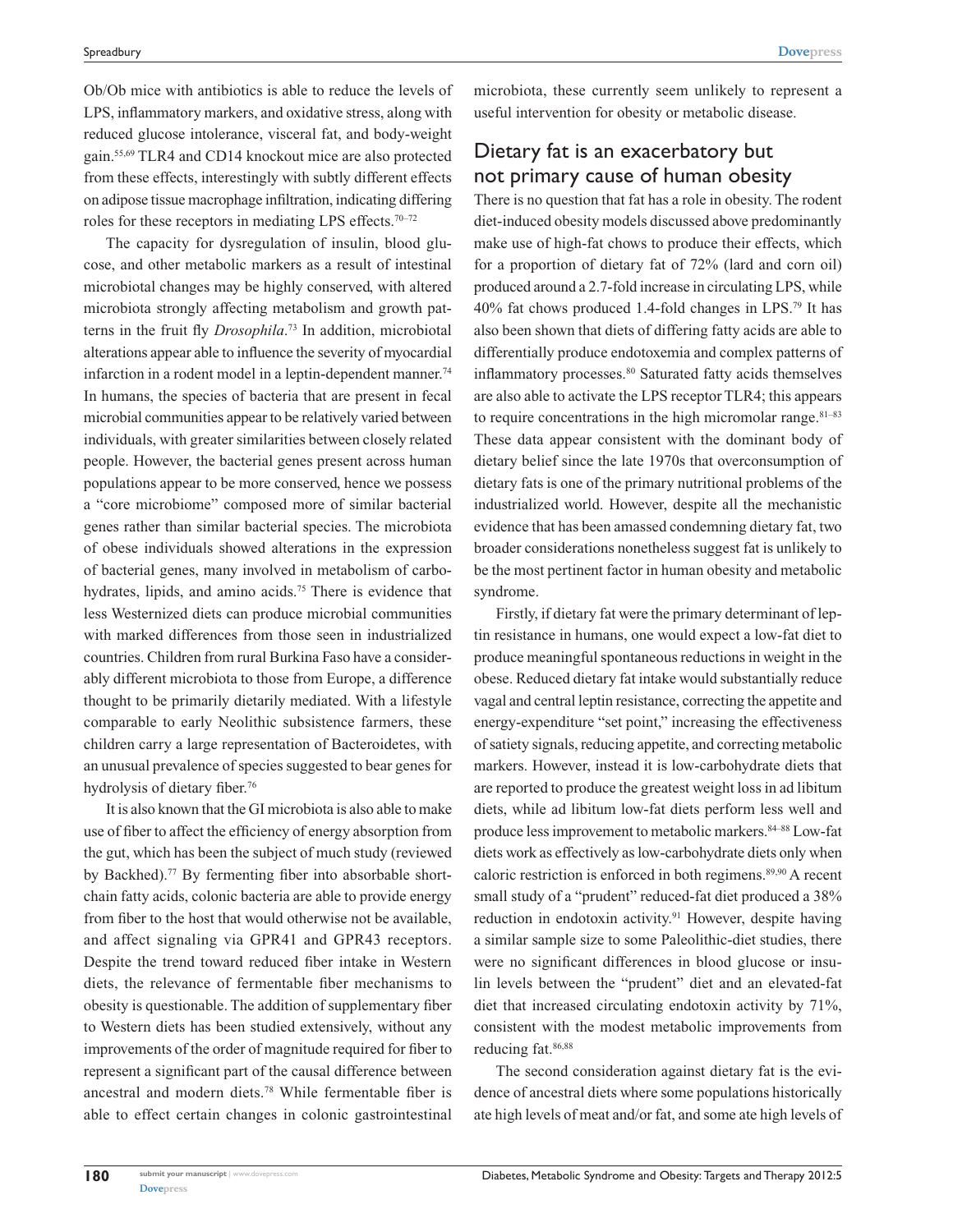carbohydrates, but no overweight or poor metabolic health markers were reported (see Table 1). Similarly, modern hunter-gatherers do not have a gradient of metabolic health or overweight outcomes based on either fat or carbohydrate consumption, $32,33$  as would be expected to be manifest if simple increased proportions of one of these macronutrients were the primary causes of obesity.

These observations are consistent with some factor present in Westernized foods being responsible for obesity, with the macronutrient ratios of unprocessed foods having no obesogenic effects.

#### Background summary

Elevating dietary fat in a Western diet can cause obesity. However, the effects of low-carbohydrate diets and the failure of low-fat diets to match their ad libitum weight loss and metabolic effects indicate that carbohydrates somehow play a central role as initiators of leptin resistance in humans. However, the Kitavan Islanders, one of the metabolically healthiest populations yet studied, eat a high-glycemicindex, high-carbohydrate diet with staples of starchy tubers and fruits. A unified theory of obesity should (somehow) be consistent with all these observations.

# **The hypothesis** Carbohydrate density and diet-related inflammation

To find the cause of the modern obesity epidemic, the properties of modern foods that perturb the homeostatic energy set point should be sought. The universality of the negative effects of Western foods on indigenous populations indicates that these properties must be similarly widespread in modern foods.

Among the most common elements of Westernized foods are the nonperishable products flour and sugar. A fundamental distinction between modern foods containing these and ancestral foods is carbohydrate density. Figure 1A shows the carbohydrate density of a broad selection of foods, with modern foods in grey (USDA data). Foods that would be permitted on a Paleolithic or "primal" diet – the "ancestral foods" – are those in the categories of root tubers, leafy vegetables, fruit, nuts, meats, eggs, and fish, and are shown in white. Tubers, fruits, or functional plant parts such as leaves and stems store their carbohydrates in organelles as part of fiber-walled living cells. These are thought to remain largely intact during cooking, which instead mostly breaks cell-tocell adhesion.<sup>92,93</sup> This cellular storage appears to mandate a maximum density of around 23% non-fibrous carbohydrate

by mass, the bulk of the cellular weight being made up of water. The acellular carbohydrates of flour, $94$  sugar and processed plant-starch products are considerably more dense. Grains themselves are also highly dense, dry stores of starch designed for rapid macroscopic enzymic mobilization during germination.95 Whereas foods with living cells will have their low carbohydrate density "locked in" until their cell walls are breached by digestive processes, the chyme produced after consumption of acellular flour and sugar-based foods is thus suggested to have a higher carbohydrate concentration than almost anything the microbiota of the upper GI tract from mouth to small bowel would have encountered during our coevolution. This may stimulate differing bacterial species to prosper or be outcompeted, or increase some microbial metabolic pathways and waste products in preference to others. It is proposed that the effects of these enhanced carbohydrate concentrations will include a more inflammatory GI microbiota, initially causing leptin resistance, hence the greatly elevated leptin levels seen in Western populations when compared to those eating a wholly cellular diet.<sup>7,12-15</sup>

Figure 1B shows that the nutrient densities of ancestral foods have a good degree of overlap with those of modern food, with nuts, meats, and eggs having higher nutrient densities, but still retaining low carbohydrate density. Figure 1C shows a similar overlap of glycemic index between ancestral and modern foods for which data were available,<sup>5</sup> with little correlation between carbohydrate density and glycemic index. Hence ancestral diets are strongly distinct from modern diets with regard to carbohydrate density, but not by either nutrient density or glycemic index.

Once an inflammatory microbiota is in place, consumption of refined dietary fats and oils may effect a double hit by increasing the absorption of inflammatory PAMPs including LPS into the circulation (Figure 2), or stabilizing and preserving the inflammatory microbiota itself. This would make a diet rich in both acellular carbohydrates and fat highly obesogenic, promoting a self-sustaining cycle of hyperphagia in an environment where such foods are abundant. Upon withdrawal of all acellular carbohydrates, the GI microbiota is proposed to return to a less inflammatory form consistent with our evolutionary experience, and one much more resistant to the exacerbatory effects of dietary fats, consistent with the interplay between fructose and fats seen in rats.<sup>96</sup> From the sensitivity of ancestral peoples' health markers to even small influences of Western foods,<sup>15,26</sup> there may be a nonlinear relationship between the degree of diet-related inflammation and the amount of acellular carbohydrate in diet, with even small amounts of sugar or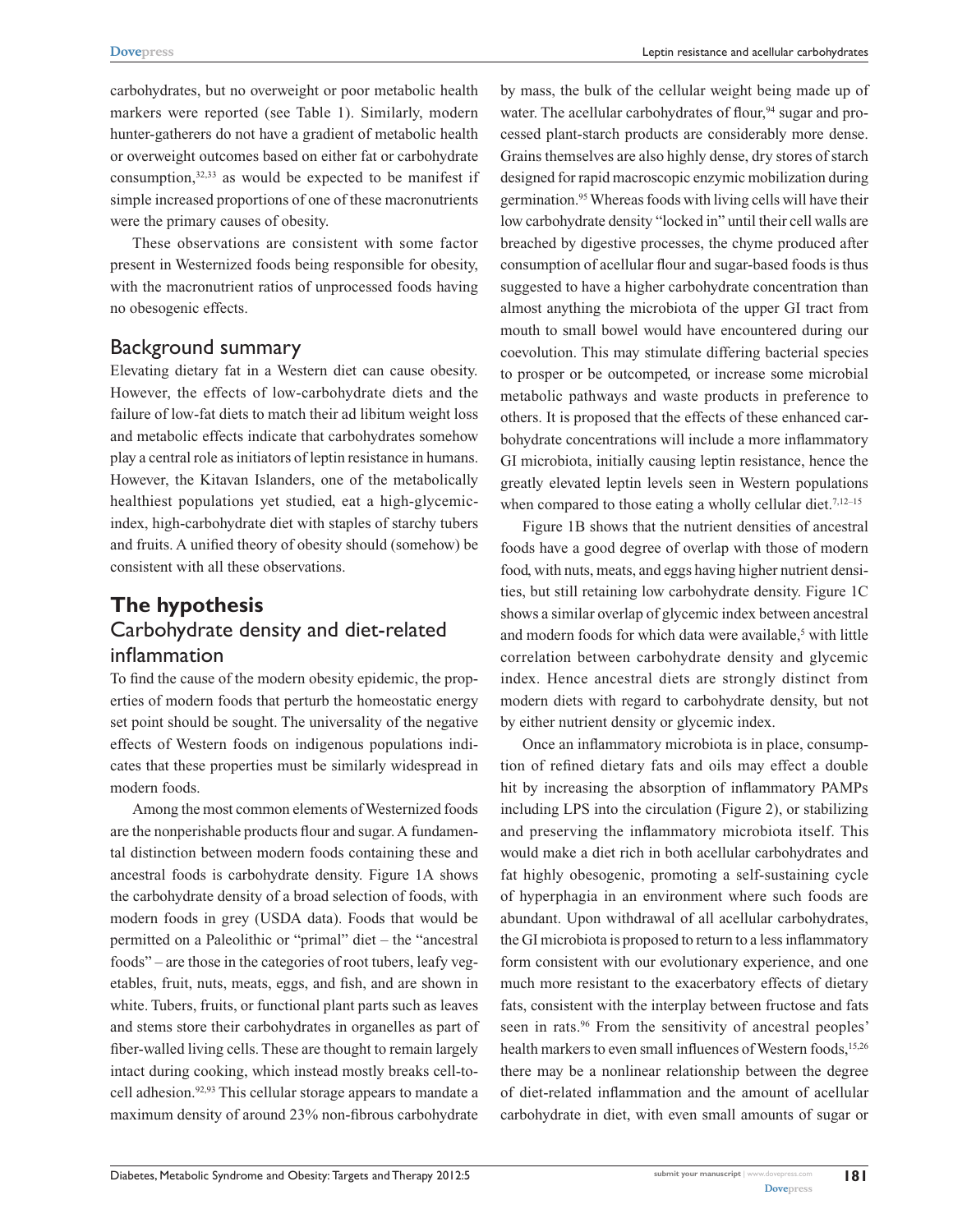

Figure I The carbohydrate densities of ancestral foods are distinctly lower than those of the Westernized diet. (A) The carbohydrate density (excluding fiber) of a broad selection of foods, in descending order of carbohydrate density (data from USDA).<sup>112</sup> Modern foods (gray bars) are those that have undergone refinement or desiccation, or are derived from grains. "Ancestral" foods (white bars) are unprocessed whole-foods from the categories of meats, eggs, fish, nuts, fruits, tubers, and leafy vegetables. (**B**) Carbohydrate density and caloric density of modern and ancestral foods. Some ancestral foods have caloric densities as high as modern foods, notably meats and nuts. (**C**) Carbohydrate density and glycemic index of modern and ancestral foods. Once again, there is no distinction between the two categories of food, and no correlation between the density of a carbohydrate and the nature of the blood glucose response it will elicit.

flour able to produce significant leptin resistance. This is also likely influenced by the concentration and nature of dietary fats present and heritable factors.

In people of European descent, relatively high resistance to the diabesogenic effects of Western diet is seen.<sup>1,34</sup> This is proposed to be due to thousands of years of exposure to the acellular carbohydrates from cereal agriculture, allowing limited adaptive mechanisms to evolve. People of non-European descent hence appear more susceptible to the effects of flour, sugar, and refinement, develop worse adipokine profiles from Western diets,<sup>10</sup> and show higher incidences of obesity and diabetes. In Europeans, overt obesity or diabetes is minimal unless consumption of bread is compounded by replacement of remaining cellular carbohydrate sources (fruit and vegetables) with sugar, flour, and refined oil-bearing processed foods.

Archaeological evidence from Paleolithic African and European tools indicates that some groups of people did supplement their diet with ground plant starches from roots or gathered wild grass seeds.<sup>97–99</sup> The pestle-and-mortar scale of this food preparation would likely have made the contribution of acellular carbohydrates to diet an order of magnitude smaller than that seen in the modern diet, where for many the overwhelming majority of plant foods consumed year-round are acellular processed products. Hence it is argued that any evolutionary pressures evoked by prior hand preparations of wild seeds was dwarfed by the advent of cereal agriculture, which in turn provided only a partial evolutionary preparation for the modern Western diet.

#### Dietary carbohydrate-density: a link between periodontal health and metabolic health?

When indigenous people adopted flours and sugars into their diets, along with the adverse metabolic effects they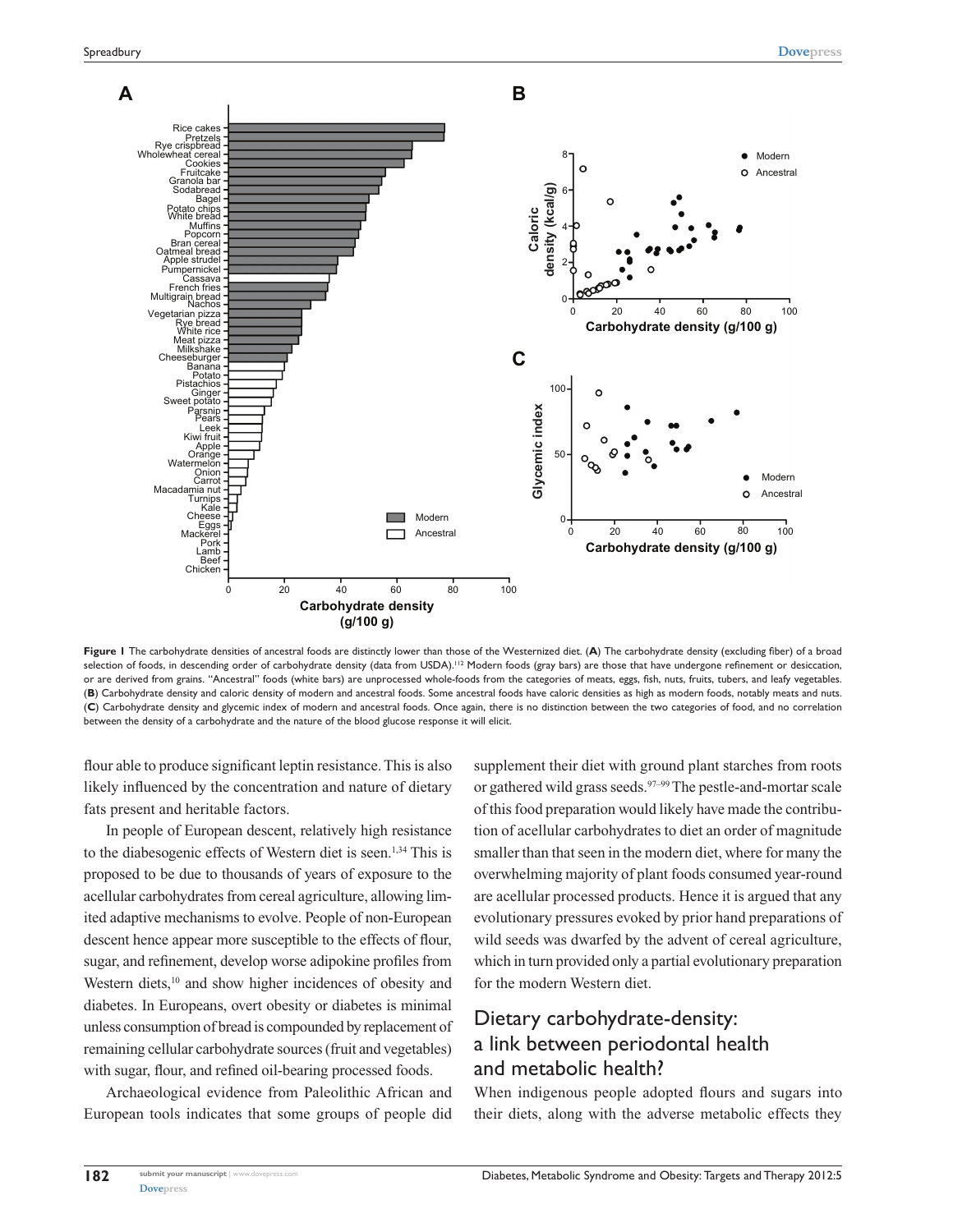

#### **Figure 2** Schematic of the hypothesis.

**Notes:** The acellular dense carbohydrates of modern foods are proposed to produce an inflammatory microbiota from the mouth onwards, initially producing periodontal disease. The small bowel is exposed to lipopolysaccharide (LPS) and other pathogen-associated molecular patterns (PAMPs) from the oral microbiota, and proinflammatory modulation of its own small populations of bacteria by concentrated acellular carbohydrates. With systemic absorption enhanced by dietary fat, the inflammatory bacterial compounds induce leptin resistance and hyperphagia. The contents of the gray box represent the existing understanding of the effects of diet-induced obesity on energy homeostasis. **Abbreviations:** CCK, cholecystokinin; PPY, peptide YY; CART, cocaine and amphetamine related transcript; CB1, cannabinoid receptor type 1; MCH, melanin concentrating hormone.

experienced a substantial downturn in their dental health.<sup>100,101</sup> It is widely accepted that consumption of refined carbohydrates can cause tooth decay and gingival inflammation through bacterial means. While an inflammatory oral microbiota may alter oral inflammation, it increasingly appears that analogous microbial changes in the upper GI tract appear able to produce leptin resistance in vagal afferent endings, attenuating satiety signaling.<sup>65,66</sup> The present hypothesis suggests that it is a diet of high-density carbohydrates that produces inflammatory microbiotal changes in both areas. Periodontal disease has long been known to associate with obesity,<sup>102</sup> while elevated levels of a particular Gram-negative oral bacterium was found to predict 98.4% of obesity in one study.103 A 4-week experiment in "Stone Age" lifestyle, including removal of refined foods and consumption of reduced levels of whole cereal grains, produced significant reductions in markers of gingival inflammation despite an absence of modern oral hygiene practices during the study.104 Over the last decade, interest in the association between periodontal disease and systemic diseases has increased markedly, along with some reconsideration of the possibility of a role for dietary carbohydrate as a cause of both (reviewed by Hujoel).100 However, elsewhere this link was misrepresented, and some were marketing dental treatments as a means to improve cardiovascular health. This led to a recent American Heart Association scientific statement

emphasizing the lack of evidence indicating a causal link between periodontal disease and heart disease, and suggesting independent causative factors were causing both.<sup>105</sup> If the high carbohydrate density of modern foods produces an inflammatory microbiota in both the mouth and small bowel, it may be this that is the root cause of both periodontal and atherosclerotic disease, as well as obesity and other metabolic syndrome-linked "diseases of affluence."

### **The hypothesis and existing dietary patterns**

The consensus "prudent" or Mediterranean dietary patterns could be expected to offer slight improvements over an unrestrained Western diet, due to the inclusion of more cellular plant foods at the expense of some acellular carbohydrate and fat, and an emphasis on some less refined and thus very slightly less carbohydrate-dense breads (see Figure 1). However, enough breads and baked goods with acellular dense carbohydrate are retained to keep an inflammatory microbiota and prevent substantial correction to the endemic Western leptin resistance. This is consistent with the continued requirement for conscious caloric restriction when eating these consensus diets if a steady weight is to be maintained.

Low-carbohydrate diets will reduce acellular carbohydrate consumption as a by-product of markedly reducing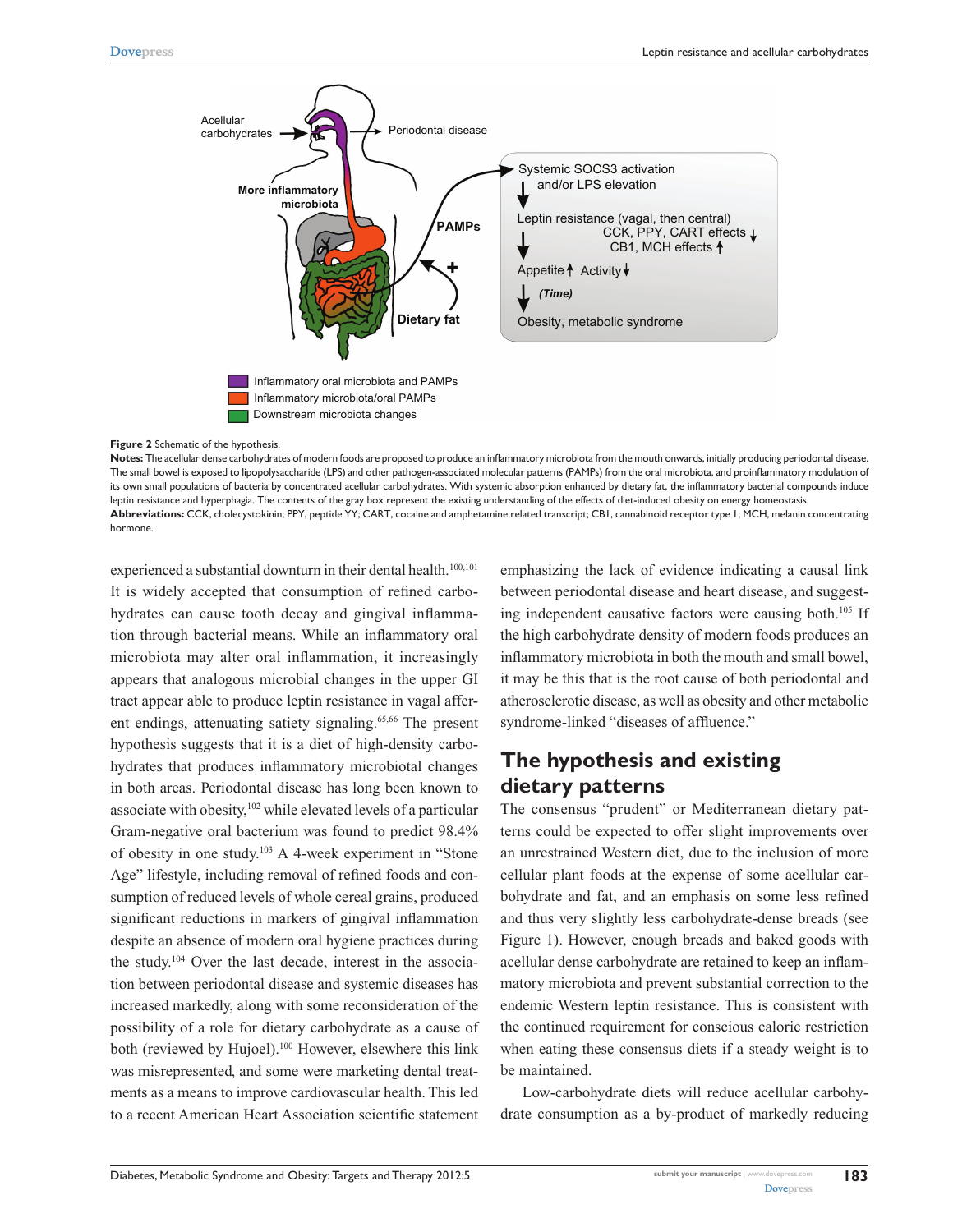all carbohydrates. This is suggested to result in a larger reduction in the inflammatory nature of the GI microbiota, weight loss without conscious caloric restriction, and improved metabolic syndrome markers.<sup>86,88,106</sup> However, low-carbohydrate diets retain some carbohydrates (usually less than 20–50 g per day), often with no regard to their density. This means what little carbohydrate is eaten may still lay the basis for an inflammatory microbiota, which is proposed to receive a second hit via additional energy for bacteria and increased LPS translocation from the elevated fat content that often accompanies a low-carbohydrate diet. This is suggested to explain the "stall" process, where low-carbohydrate dieters can lose large amounts of weight, but then cease weight loss while still overweight or begin to slowly regain weight.<sup>84,85</sup>

Severe caloric restriction for 8 weeks with a diet of refined-liquid meal-replacement formula supplemented with some vegetables (510 kcal Optifast with vegetables to a total of 600 kcal per day) was reported to normalize beta-cell function and insulin sensitivity in a small group of type II diabetics ( $\leq$ 4 years from diagnosis).<sup>107</sup> This represents an intake of acellular carbohydrates of around 237 kcal per day (the liquid diet was 46.4% carbohydrate), which might represent a sufficient reduction to avoid adverse metabolic microbial effects. It is of note that a Paleolithic-style diet also normalized type II diabetic glucose tolerance in a randomized trial with a similar small group, but crucially these patients were eating ad libitum.<sup>42</sup> Both 237 kcal per day of acellular carbohydrate and an ad libitum Paleolithic style of eating may produce similarly sparse concentrations of carbohydrate in the upper GI tract, but only the Paleolithic diet is practical or sustainable in the long term. Time of intervention may be of the essence due to beta-cell damage; in a later study, longerestablished type II diabetics (mean = 8 years postdiagnosis) still showed greater improvements with Paleolithic eating than with a consensus diet, but they did not obtain fully normalized blood glucose regulation.<sup>41</sup>

Hence a grain-free whole-food diet would be predicted to restore the GI microbiota to the less inflammatory state that humans coevolved with. This is consistent with the larger falls in blood glucose response and leptin/insulinresistance, and the 20%–30% spontaneous reduction in caloric intake seen in the Paleolithic diet when eating to satiety, $41-43$  as well as the population-wide maintenance of healthy weight in Kitava<sup>6,7</sup> and in other grain-free whole food-eating populations.16,20,22,29,108,109 Upon initial adoption of dietary change, overweight Westerners with higher insulin resistance might initially benefit from a low-carbohydrate form of Paleolithic-style eating. However, over time (and assuming no permanent diabetes-related damage) the resulting restoration of insulin sensitivity should mean a diet with a higher level of unrefined whole fruit and starchy root vegetables should be compatible with maintaining optimal metabolic health and stable healthy weight. This is now being reported anecdotally by Paleolithic-diet eaters, and is consistent with the condition of the Kitavan Islanders. The proposed importance of the cellularity and low carbohydrate density of fruit and vegetables in maintaining an evolutionarily appropriate microbiota might explain the failure of supplementary fiber, vitamins, or antioxidants to replicate the health effects of a diet of fruit and vegetables when taken with a Western diet.<sup>110</sup>

#### **Suggestions for the future**

The available evidence suggests that whole-food grain-free diets are substantially metabolically healthier than modern diets. How generalizable these findings are to differing populations and to what extent Western diseases such as obesity, diabetes, and atherosclerosis can be reversed by adoption of this dietary pattern should now be assessed in large-scale clinical trials. Whether the means of action is as proposed in this paper should also be tested in humans, measuring levels of inflammation, SOCS3, NFκB and leptin with titrated intake of acellular carbohydrate and fat. Whether any effects of carbohydrate density are found to be dependent on cellularity will be a crucial determinant of whether processed foods can be made safer by reformulation. Potential interactions of the Paleolithic dietary pattern with common medications should be studied carefully.<sup>23</sup> Whether the advice of some variants of the diet regarding exclusion of legumes or dairy products have demonstrable metabolic or anti-inflammatory roles should also be evaluated.

The complexity of the microbiome and its interplay with the host is hard to overstate. Detailed 16S RNA bacterial profiles from multiple levels of the GI tract, of both the luminal contents and mucosa, may be needed to identify any bacteria or bacterial genes that vary while carbohydrate density or cellularity are altered (holding macronutrient ratios as constant as possible). Putative microbiota-related signaling molecules and metabolic effectors such as fasting-induced adipocyte factor and adenosine monophosphate-activated protein kinase should also be monitored for correlations with carbohydrate density and fat. It may be possible to establish an index system for assessing the obesogenic potential of foods, based upon the rate of proliferation of relevant bacteria either in the gut or under simulated conditions in vitro.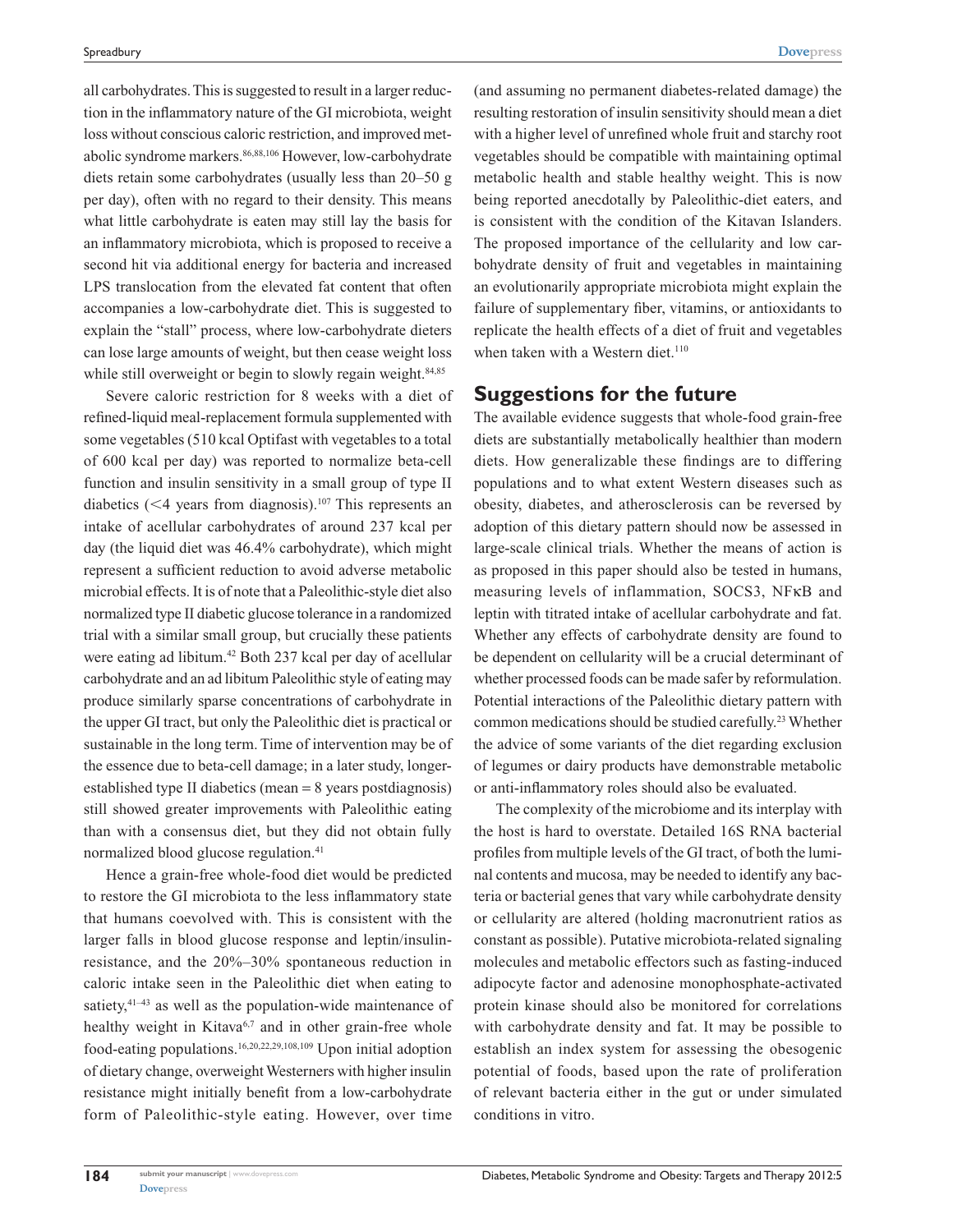A simple start could be made by profiling the microbiota of Kitavan Islanders, and investigating whether comparable profiles can be produced by a Paleolithic diet in Westerners after a month or a year. Due to population constraints, we are currently dependent on grains to feed the world. Hence another question of importance is the relative obesogenic effects of different grains, and how much impact minimally processed rice, maize, millet, sorghum, or sprouting grains have on metabolism and microbiota.

Should carbohydrate density be found to correlate with increased appetite under experimental conditions, how rapidly a sugar- or flour-containing meal (against a background of otherwise constant grain-free whole foods) acts may be mechanistically and practically informative; how rapidly does a switch to flour or sugar produce leptin resistance in humans, is the localization pattern (vagal afferents, then central) the same as in rodents, and what is the duration of this effect? This will have implications for how strictly modern foods have to be avoided in order to maximize health. Whether acellular sugary drinks have similar effects, the nature of their concentration–inflammation relationships, and whether they undergo concentration or dilution in the gut lumen would likely also be of interest. The possibility that some effects of increased luminal carbohydrate density may be directly conveyed via enterochromaffin cell signaling to vagal afferents should be considered.

One complexity with the current hypothesis is that some effects that may be attributable to microbiota and carbohydrate density are hard to extricate from effects attributable to food reward. Changes in both have inevitably been present in many previous studies of food reward; for example, in the use of the highly refined and highly rewarding cafeteria diet in rodents.111 With such foods, both hypotheses predict central mechanisms to increase caloric intake, one through increased reward when a palatable food is encountered and eaten, the other through increased appetite and delayed satiety from microbiota-driven central mechanisms. One possible way to dissociate the contributions of the two might be to look at the effects of antibiotics on trials of cellular and acellular foods, while looking for correlations of microbiotal change with inflammatory and metabolic markers. A key difference to attempt to tease out may be the nature of intermeal hunger. People eating a grain-free whole-food diet anecdotally report a satiety that precludes intrusive thoughts about food, often until after a scheduled mealtime has passed. This is qualitatively different to the craving for almost anything to "fill the gap" so familiar to Westerners sensing a need for a snack between meals. An informative experiment might

be one that tested whether refined diets increase subsequent intake of all foods, or only of highly palatable foods. Since all behaviors are expressed with input from the brain's reward centers, food reward must naturally play a role in food intake, but surely so must homeostatic control of energy balance. At extremes of reward, it likely does affect meal size and shortterm caloric intake. Otherwise, it certainly plays a major role in the choice between refined foods (with carefully tailored palatability) and the whole-food alternatives. That, of course, may be the most important choice of all.

#### **Conclusion**

The increased storage life and convenience of some of our oldest agricultural products may come with a hitherto unrecognized metabolic cost. The foods eaten by huntergatherers, non-cereal horticulturalists, and those following a modern Paleolithic or "primal" diet are sharply delineated from modern foods by their lower carbohydrate densities. Consumption of exclusively low-density carbohydrates is suggested to produce a less inflammatory GI microbiota, and may explain the apparent absence of overweight and metabolic disease in two of these groups, and the promising early data from the third. This hypothesis may also explain (1) why obesity incidence scales with refined food intake, but has such confusing correlatory patterns with macronutrients; (2) why calorie-controlled diets of Westernized foods require a perpetual fight with homeostatic correction mechanisms; (3) the link between periodontal disease and systemic atherosclerotic disease and obesity; (4) why the benefits of a diet of fruit and vegetables have not been replicated by supplements of the constituent antioxidants, vitamins, minerals, and fiber alongside a Western diet; (5) why low-carbohydrate diets produce ad libitum weight loss, but low-fat diets do not; and (6) the relative resistance of European people to obesity and diabetes from Westernized diets.

We should not settle for the meager improvements attainable from the consensus dietary advice when it is already clear that so much more might be achieved. Our sights should be set high, to see how close we can move levels of industrialized metabolic health toward those enjoyed by non-Westernized populations. While many will resist making dietary changes of such magnitude, official advice must nonetheless point in the correct direction, allowing individuals to make informed decisions.

The social and financial burden of the epidemic of obesity and metabolic syndrome threatens the long-term viability of our health-care systems and perniciously undermines the other benefits of modern civilization, including redirection of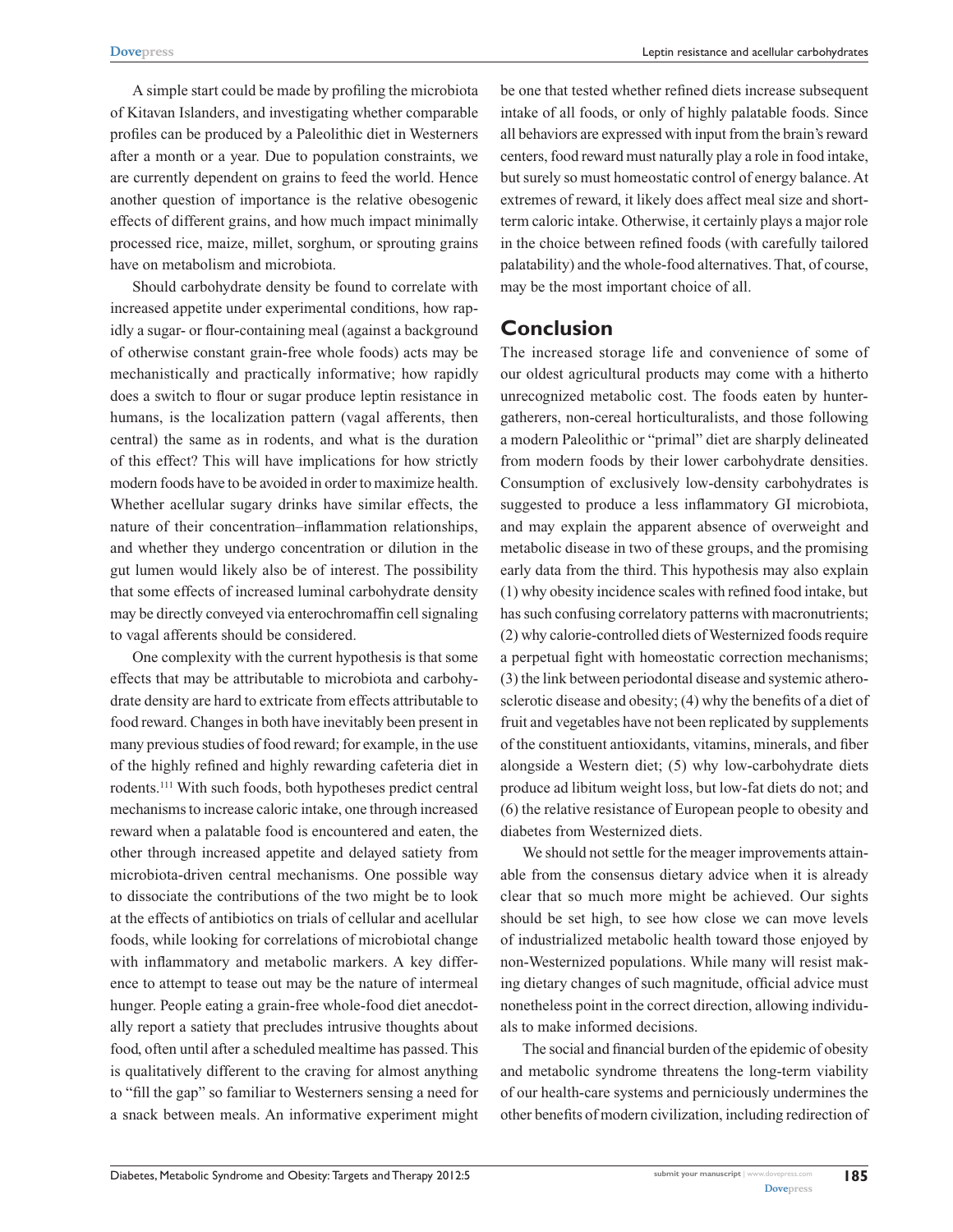**[Dovepress](www.dovepress.com)**

scarce financial resources. If this dietary pattern is confirmed to work, practical policy solutions must be sought. Some grain cultivars may be found to produce less inflammation, sprouting techniques may be found to be of benefit, or grain production may be replaced with root-vegetable cultivation where practical. Over time, the interplay between market forces, attainable agricultural yields, and the practicalities of food-distribution networks may allow shifting demand from a newly informed populace to reshape global agribusiness.

A dietary pattern with carbohydrates exclusively from cellular low-density sources may remove the root cause of a range of our most prevalent diseases. The potential savings in health-care costs should be borne in mind, and the hypothesis tested.

# **Glossary** Ad libitum (with regard to diet)

Eating whenever desired, and as much as desired.

#### Ancestral diet

A diet of unprocessed animal and plant foods, with no grains, flour, sugar, or refined fats, as eaten by remnant modern hunter-gatherers, non-cereal horticulturists, and most humans before the adoption of cereal agriculture around 10,000 years ago.

#### Energy homeostasis

The process whereby energy intake (eating) and expenditure (metabolic rate and physical activity) are monitored and controlled by the brain to maintain an appropriate balance in a similar feedback-driven manner to how body temperature or fluid balance are regulated (see leptin).

### Gastrointestinal microbiota

The community of bacteria that lives inside the gut.

#### Glycemic index

A measure of how much a food elevates circulating blood glucose levels, typically expressed relative to the blood glucose-elevating properties of a meal of bread or pure glucose.

#### Leptin

A hormone produced by the body's fat stores that allows the hypothalamus of the brain to monitor the size of those stores, and regulate them by varying appetite and energy expenditure. In obesity, leptin often produces a smaller response at its receptors than it does in the lean, a phenomenon known as leptin resistance. This is believed to trigger hunger and reduced energy expenditure in an attempt to gain additional fat storage tissue, to increase leptin production levels, and overcome the leptin resistance. Thus, leptin resistance is analogous to a malfunctioning "fat thermostat."

# Lipopolysaccharide (LPS)

A molecule that is part of the outer membrane of the Gramnegative category of bacteria. It acts as an endotoxin, at high concentrations producing powerful immune reactions and fever via the CD14/TLR4/MD2 complex of receptors. At lower concentrations, it plays a role in diet-induced inflammation.

### Paleolithic

The "old Stone Age," extending from the first use of stone tools by human ancestors over 2 million years ago until the adoption of farming 10,000 years ago.

# Paleolithic/primal diet

Modern dietary styles that attempt to recreate key properties of ancestral diets. Their common elements are the exclusion of grain products, refined sugars, and processed foods, while encouraging whole-plant and animal foods.

#### PAMPs

Pathogen-associated molecular patterns. Molecules that are commonly part of or shed by microbes, and are used by the innate immune system to recognize and mount a response to bacteria.

#### Periodontal disease

A disorder of the gums, ligaments, or bone supporting the teeth.

# Vagal afferents

The fibers of the vagus nerve that carry information from the internal organs to the brain. From the upper gut, these fibers convey information about when food has been eaten, physical stretching of the gut by food, and the chemical nature of that food as it is digested. They are thought to play an important role in the signaling of satiety.

### **Acknowledgments**

This work was not supported by funding. Thanks to Dr Francisco Bautista Cruz and Dr Andrew Samis for useful discussions over a long period, and to Dr Mike Beyak, Dr Japie Louw and Dr Philip Sherman for feedback on the evolving hypothesis.

**186**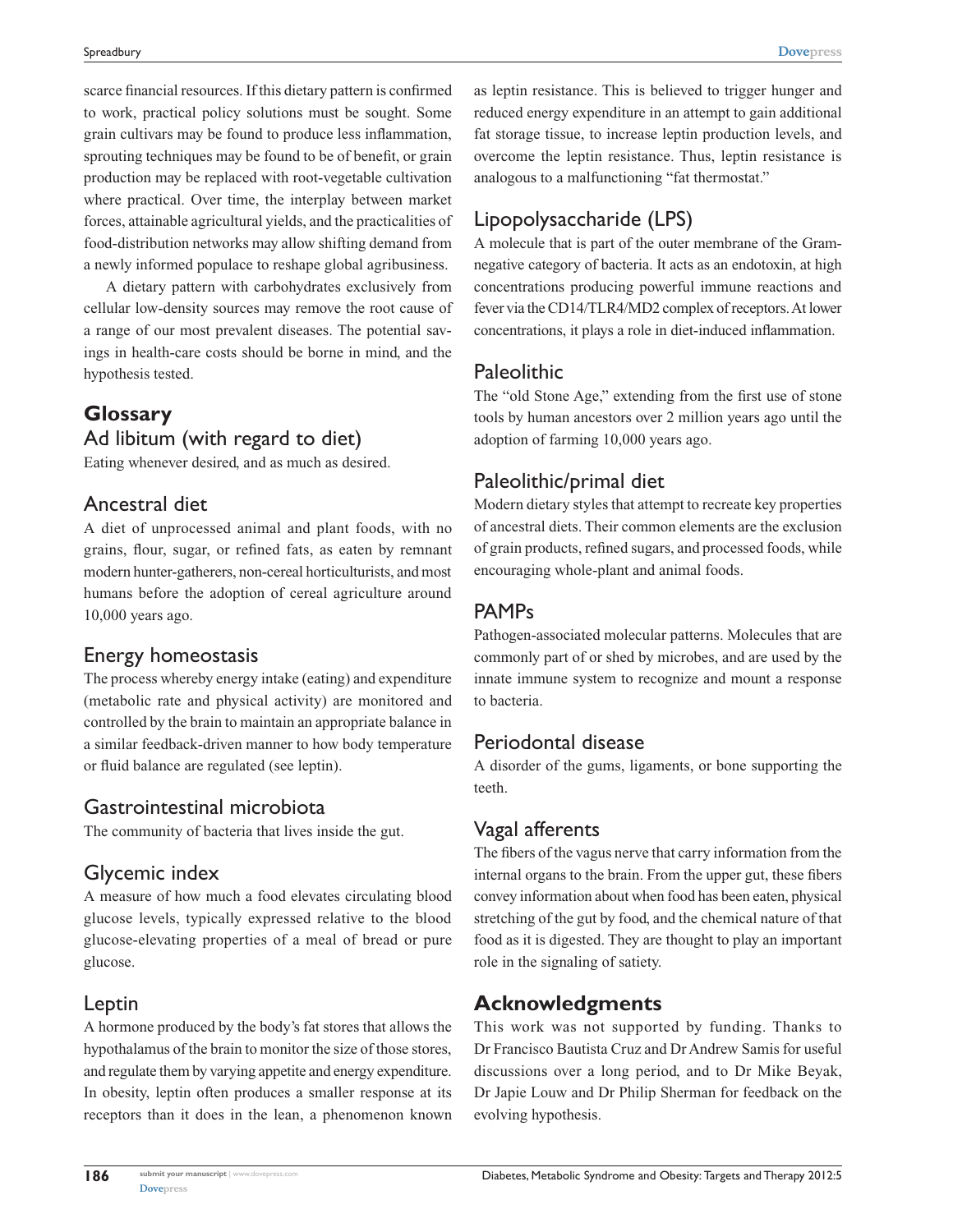#### **Disclosure**

The author reports no conflicts of interest in this work.

#### **References**

- 1. Zimmet PZ, McCarty DJ, de Courten MP. The global epidemiology of non-insulin-dependent diabetes mellitus and the metabolic syndrome. *J Diabetes Complications*. 1997;11(2):60–68.
- 2. Chakravarthy MV, Booth FW. Eating, exercise, and "thrifty" genotypes: connecting the dots toward an evolutionary understanding of modern chronic diseases. *J Appl Physiol*. 2004;96(1):3–10.
- 3. Lindeberg S, Lundh B. Apparent absence of stroke and ischaemic heart disease in a traditional Melanesian island: a clinical study in Kitava. *J Intern Med*. 1993;233(3):269–275.
- 4. Lindeberg S, Nilsson-Ehle P, Terent A, Vessby B, Schersten B. Cardiovascular risk factors in a Melanesian population apparently free from stroke and ischaemic heart disease: the Kitava study. *J Intern Med*. 1994;236(3):331–340.
- 5. Foster-Powell K, Holt SHA, Brand-Miller JC. International table of glycemic index and glycemic load values. *Am J Clin Nutr*. 2002;76(1): 5–56.
- 6. Lindeberg S, Eliasson M, Lindahl B, Ahren B. Low serum insulin in traditional Pacific Islanders – the Kitava Study. *Metabolism*. 1999;48(10): 1216–1219.
- 7. Lindeberg S, Soderberg S, Ahren B, Olsson T. Large differences in serum leptin levels between nonwesternized and westernized populations: the Kitava study. *J Intern Med*. 2001;249(6):553–558.
- 8. Lindeberg S, Berntorp E, Carlsson R, Eliasson M, Marckmann P. Haemostatic variables in Pacific Islanders apparently free from stroke and ischaemic heart disease – the Kitava Study. *Thromb Haemost*. 1997; 77(1):94–98.
- 9. Lindeberg S, Berntorp E, Nilsson-Ehle P, Terent A, Vessby B. Age relations of cardiovascular risk factors in a traditional Melanesian society: the Kitava Study. *Am J Clin Nutr*. 1997;66(4):845–852.
- 10. Mente A, Razak F, Blankenberg S, et al. Ethnic variation in adiponectin and leptin levels and their association with adiposity and insulin resistance. *Diabetes Care*. 2010;33(7):1629–1634.
- 11. Tanaka M, Umezaki M, Natsuhara K, et al. No difference in serum leptin concentrations between urban-dwelling Austronesians and Non-Austronesians in Papua New Guinea. *Am J Hum Biol*. 2005;17(6): 696–703.
- 12. Bribiescas RG. Serum leptin levels and anthropometric correlates in Ache Amerindians of eastern Paraguay. *Am J Phys Anthropol*. 2001; 115(4):297–303.
- 13. Bribiescas RG, Hickey MS. Population variation and differences in serum leptin independent of adiposity: a comparison of Ache Amerindian men of Paraguay and lean American male distance runners. *Nutr Metab (Lond)*. 2006;3:34.
- 14. Vessby B, Ahren B, Warensjo E, Lindgarde F. Plasma lipid fatty acid composition, desaturase activities and insulin sensitivity in Amerindian women. *Nutr Metab Cardiovasc Dis*. 2012;22(3):176–181.
- 15. Lindgarde F, Widen I, Gebb M, Ahren B. Traditional versus agricultural lifestyle among Shuar women of the Ecuadorian Amazon: effects on leptin levels. *Metabolism*. 2004;53(10):1355–1358.
- 16. Biss K, Ho KJ, Mikkelson B, Lewis L, Taylor CB. Some unique biologic characteristics of the Masai of East Africa. *N Engl J Med*. 1971;284(13): 694–699.
- 17. Cerqueira MT, Fry MM, Connor WE. The food and nutrient intakes of the Tarahumara Indians of Mexico. *Am J Clin Nutr*. 1979;32(4): 905–915.
- 18. Cleave TL. *The Saccharine Disease. Conditions Caused by the Taking of Refined Carbohydrates Such as Sugar and White Flour*. Bristol: Wright; 1974.
- 19. Connor WE, Cerqueira MT, Connor RW, Wallace RB, Malinow MR, Casdorph HR. The plasma lipids, lipoproteins, and diet of the Tarahumara indians of Mexico. *Am J Clin Nutr*. 1978;31(7):1131–1142.
- 20. Donnison CP. Blood pressure in the African native. Its bearing upon the aetiology of hyperpiesia and arterio-sclerosis. *Lancet*. 1929;213:6–7.
- 21. Eaton SB, Konner M. Paleolithic nutrition. A consideration of its nature and current implications. *N Engl J Med*. 1985;312(5):283–289.
- 22. Johnson A, Behrens C. Nutritional criteria in Machiguenga food production decisions: a linear-programming analysis. *Hum Ecol*. 1982;10(2): 167–189.
- 23. Lindeberg S. Paleolithic diets as a model for prevention and treatment of western disease. *Am J Hum Biol*. 2012;24(2):110–115.
- 24. Little MA, Galvin K, Mugambi M. Cross-sectional growth of nomadic Turkana pastoralists. *Hum Biol*. 1983;55(4):811–830.
- 25. Murray MJ, Murray AB, Murray CJ. An ecological interdependence of diet and disease? A study of infection in one tribe consuming two different diets. *Am J Clin Nutr*. 1980;33(3):697–701.
- 26. Page LB, Damon A, Moellering RC Jr. Antecedents of cardiovascular disease in six Solomon Islands societies. *Circulation*. 1974;49(6): 1132–1146.
- 27. Schulz LO, Bennett PH, Ravussin E, et al. Effects of traditional and western environments on prevalence of type 2 diabetes in Pima Indians in Mexico and the US. *Diabetes Care*. 2006;29(8):1866–1871.
- 28. Smith CJ, Nelson RG, Hardy SA, Manahan EM, Bennett PH, Knowler WC. Survey of the diet of Pima Indians using quantitative food frequency assessment and 24-hour recall. Diabetic Renal Disease Study. *J Am Diet Assoc*. 1996;96(8):778–784.
- 29. Truswell AS, Kennelly BM, Hansen JD, Lee RB. Blood pressures of !Kung bushmen in Northern Botswana. *Am Heart J*. 1972;84(1): 5–12.
- 30. Kuipers RS, Luxwolda MF, Dijck-Brouwer DA, et al. Estimated macronutrient and fatty acid intakes from an East African Paleolithic diet. *Br J Nutr*. 2010;104(11):1666–1687.
- 31. Strohle A, Hahn A, Sebastian A. Latitude, local ecology, and huntergatherer dietary acid load: implications from evolutionary ecology. *Am J Clin Nutr*. 2010;92(4):940–945.
- 32. Strohle A, Hahn A. Diets of modern hunter-gatherers vary substantially in their carbohydrate content depending on ecoenvironments: results from an ethnographic analysis. *Nutr Res*. 2011;31(6):429–435.
- 33. Cordain L, Eaton SB, Miller JB, Mann N, Hill K. The paradoxical nature of hunter-gatherer diets: meat-based, yet non-atherogenic. *Eur J Clin Nutr*. 2002;56 Suppl 1:S42–S52.
- 34. Diamond J. The double puzzle of diabetes. *Nature*. 2003;423(6940): 599–602.
- 35. Hopping BN, Erber E, Mead E, Roache C, Sharma S. High levels of physical activity and obesity co-exist amongst Inuit adults in Arctic Canada. *J Hum Nutr Diet*. 2010;23 Suppl 1:110–114.
- 36. Mekary RA, Feskanich D, Hu FB, Willett WC, Field AE. Physical activity in relation to long-term weight maintenance after intentional weight loss in premenopausal women. *Obesity (Silver Spring)*. 2010;18(1): 167–174.
- 37. Lindeberg S. *Food and Western Disease: Health and Nutrition from an Evolutionary Perspective*. Oxford: Wiley-Blackwell; 2010.
- 38. O'Dea K. Marked improvement in carbohydrate and lipid metabolism in diabetic Australian aborigines after temporary reversion to traditional lifestyle. *Diabetes*. 1984;33(6):596–603.
- 39. Harris KA, Kris-Etherton PM. Effects of whole grains on coronary heart disease risk. *Curr Atheroscler Rep*. 2010;12(6):368–376.
- 40. Williams PG. Evaluation of the evidence between consumption of refined grains and health outcomes. *Nutr Rev*. 2012;70(2):80–99.
- 41. Jonsson T, Granfeldt Y, Ahren B, et al. Beneficial effects of a Paleolithic diet on cardiovascular risk factors in type 2 diabetes: a randomized cross-over pilot study. *Cardiovasc Diabetol*. 2009;8:35.
- 42. Lindeberg S, Jonsson T, Granfeldt Y, et al. A Palaeolithic diet improves glucose tolerance more than a Mediterranean-like diet in individuals with ischaemic heart disease. *Diabetologia*. 2007;50(9):1795–1807.
- 43. Jonsson T, Granfeldt Y, Erlanson-Albertsson C, Ahren B, Lindeberg S. A paleolithic diet is more satiating per calorie than a mediterranean-like diet in individuals with ischemic heart disease. *Nutr Metab (Lond)*. 2010;7:85.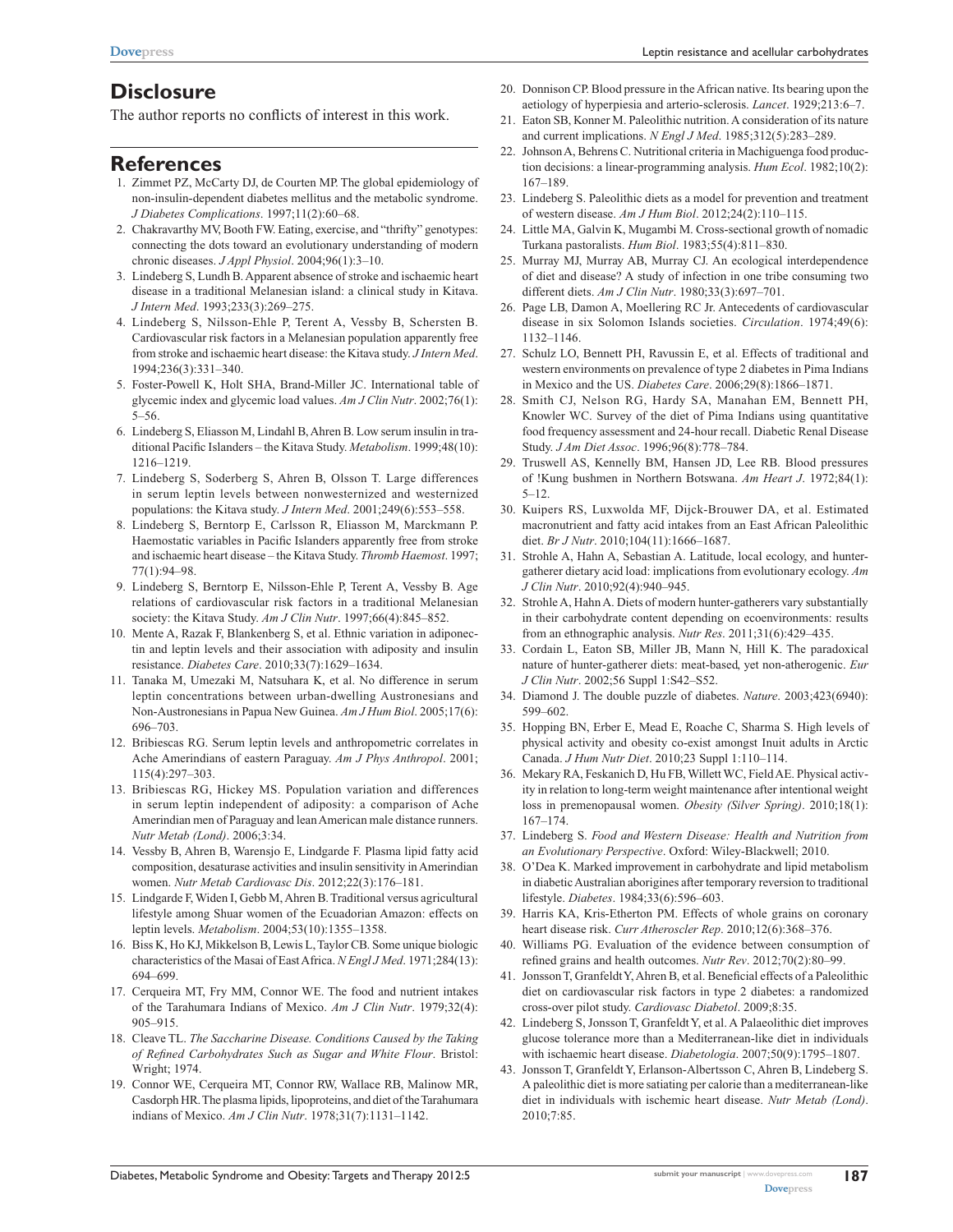- 44. Osterdahl M, Kocturk T, Koochek A, Wandell PE. Effects of a shortterm intervention with a paleolithic diet in healthy volunteers. *Eur J Clin Nutr*. 2008;62(5):682–685.
- 45. Frassetto LA, Schloetter M, Mietus-Synder M, Morris RC Jr, Sebastian A. Metabolic and physiologic improvements from consuming a paleolithic, hunter-gatherer type diet. *Eur J Clin Nutr*. 2009;63(8): 947–955.
- 46. Jonsson T, Olsson S, Ahren B, Bog-Hansen TC, Dole A, Lindeberg S. Agrarian diet and diseases of affluence – do evolutionary novel dietary lectins cause leptin resistance? *BMC Endocr Disord*. 2005;5:10.
- 47. Lumeng CN, Saltiel AR. Inflammatory links between obesity and metabolic disease. *J Clin Invest*. 2011;121(6):2111–2117.
- 48. Lassenius MI, Pietilainen KH, Kaartinen K, et al. Bacterial endotoxin activity in human serum is associated with dyslipidemia, insulin resistance, obesity, and chronic inflammation. *Diabetes Care*. 2011;34(8): 1809–1815.
- 49. Thuy S, Ladurner R, Volynets V, et al. Nonalcoholic fatty liver disease in humans is associated with increased plasma endotoxin and plasminogen activator inhibitor 1 concentrations and with fructose intake. *J Nutr*. 2008;138(8):1452–1455.
- 50. Volynets V, Kuper MA, Strahl S, et al. Nutrition, intestinal permeability, and blood ethanol levels are altered in patients with nonalcoholic fatty liver disease (NAFLD). *Dig Dis Sci*. Epub March 17, 2012.
- 51. Jialal I, Huet BA, Kaur H, Chien A, Devaraj S. Increased toll-like receptor activity in patients with metabolic syndrome. *Diabetes Care*. 2012;35(4):900–904.
- 52. Monte SV, Caruana JA, Ghanim H, et al. Reduction in endotoxemia, oxidative and inflammatory stress, and insulin resistance after Roux-en-Y gastric bypass surgery in patients with morbid obesity and type 2 diabetes mellitus. *Surgery*. 2012;151(4):587–593.
- 53. Ghanim H, Abuaysheh S, Sia CL, et al. Increase in plasma endotoxin concentrations and the expression of Toll-like receptors and suppressor of cytokine signaling-3 in mononuclear cells after a high-fat, highcarbohydrate meal: implications for insulin resistance. *Diabetes Care*. 2009;32(12):2281–2287.
- 54. Erridge C. Diet, commensals and the intestine as sources of pathogenassociated molecular patterns in atherosclerosis, type 2 diabetes and non-alcoholic fatty liver disease. *Atherosclerosis*. 2011;216(1):1–6.
- 55. Cani PD, Bibiloni R, Knauf C, et al. Changes in gut microbiota control metabolic endotoxemia-induced inflammation in high-fat diet-induced obesity and diabetes in mice. *Diabetes*. 2008;57(6): 1470–1481.
- 56. Deopurkar R, Ghanim H, Friedman J, et al. Differential effects of cream, glucose, and orange juice on inflammation, endotoxin, and the expression of Toll-like receptor-4 and suppressor of cytokine signaling-3. *Diabetes Care*. 2010;33(5):991–997.
- 57. Aljada A, Friedman J, Ghanim H, et al. Glucose ingestion induces an increase in intranuclear nuclear factor kappaB, a fall in cellular inhibitor kappaB, and an increase in tumor necrosis factor alpha messenger RNA by mononuclear cells in healthy human subjects. *Metabolism*. 2006;55(9):1177–1185.
- 58. Ghanim H, Aljada A, Daoud N, Deopurkar R, Chaudhuri A, Dandona P. Role of inflammatory mediators in the suppression of insulin receptor phosphorylation in circulating mononuclear cells of obese subjects. *Diabetologia*. 2007;50(2):278–285.
- 59. Caesar R, Reigstad CS, Backhed HK, et al. Gut-derived lipopolysaccharide augments adipose macrophage accumulation but is not essential for impaired glucose or insulin tolerance in mice. *Gut*. April 25, 2012. [Epub ahead of print.]
- 60. Bergheim I, Weber S, Vos M, et al. Antibiotics protect against fructose-induced hepatic lipid accumulation in mice: role of endotoxin. *J Hepatol*. 2008;48(6):983–992.
- 61. Lim JS, Mietus-Snyder M, Valente A, Schwarz JM, Lustig RH. The role of fructose in the pathogenesis of NAFLD and the metabolic syndrome. *Nat Rev Gastroenterol Hepatol*. 2010;7(5):251–264.
- 62. Lustig RH, Schmidt LA, Brindis CD. Public health: the toxic truth about sugar. *Nature*. 2012;482(7383):27–29.
- 63. Ding S, Chi MM, Scull BP, et al. High-fat diet: bacteria interactions promote intestinal inflammation which precedes and correlates with obesity and insulin resistance in mouse. *PLoS One*. 2010;5(8): e12191.
- 64. de La Serre CB, Ellis CL, Lee J, Hartman AL, Rutledge JC, Raybould HE. Propensity to high-fat diet-induced obesity in rats is associated with changes in the gut microbiota and gut inflammation. *Am J Physiol Gastrointest Liver Physiol*. 2010;299(2):G440–G448.
- 65. de Lartigue, Barbier de la SC, Espero E, Lee J, Raybould HE. Diet-induced obesity leads to the development of leptin resistance in vagal afferent neurons. *Am J Physiol Endocrinol Metab*. 2011; 301(1):E187–E195.
- 66. de Lartigue, Barbier de la SC, Espero E, Lee J, Raybould HE. Leptin resistance in vagal afferent neurons inhibits cholecystokinin signaling and satiation in diet induced obese rats. *PLoS One*. 2012;7(3): e32967.
- 67. Wilsey J, Zolotukhin S, Prima V, Scarpace PJ. Central leptin gene therapy fails to overcome leptin resistance associated with diet-induced obesity. *Am J Physiol Regul Integr Comp Physiol*. 2003;285(5): R1011–R1020.
- 68. Reed AS, Unger EK, Olofsson LE, Piper ML, Myers MG Jr, Xu AW. Functional role of suppressor of cytokine signaling 3 upregulation in hypothalamic leptin resistance and long-term energy homeostasis. *Diabetes*. 2010;59(4):894–906.
- 69. Membrez M, Blancher F, Jaquet M, et al. Gut microbiota modulation with norfloxacin and ampicillin enhances glucose tolerance in mice. *FASEB J*. 2008;22(7):2416–2426.
- 70. Poggi M, Bastelica D, Gual P, et al. C3H/HeJ mice carrying a tolllike receptor 4 mutation are protected against the development of insulin resistance in white adipose tissue in response to a high-fat diet. *Diabetologia*. 2007;50(6):1267–1276.
- 71. Spruss A, Kanuri G, Wagnerberger S, Haub S, Bischoff SC, Bergheim I. Toll-like receptor 4 is involved in the development of fructose-induced hepatic steatosis in mice. *Hepatology*. 2009;50(4):1094–1104.
- 72. Tsukumo DM, Carvalho-Filho MA, Carvalheira JB, et al. Loss-offunction mutation in Toll-like receptor 4 prevents diet-induced obesity and insulin resistance. *Diabetes*. 2007;56(8):1986–1998.
- 73. Shin SC, Kim SH, You H, et al. *Drosophila* microbiome modulates host developmental and metabolic homeostasis via insulin signaling. *Science*. 2011;334(6056):670–674.
- 74. Lam V, Su J, Koprowski S, et al. Intestinal microbiota determine severity of myocardial infarction in rats. *FASEB J*. 2012;26(4):1727–1735.
- 75. Turnbaugh PJ, Hamady M, Yatsunenko T, et al. A core gut microbiome in obese and lean twins. *Nature*. 2009;457(7228):480–484.
- 76. De Filippo C, Cavalieri D, Di Paola M, et al. Impact of diet in shaping gut microbiota revealed by a comparative study in children from Europe and rural Africa. *Proc Natl Acad Sci U S A*. 2010;107(33): 14691–14696.
- 77. Backhed F. Programming of host metabolism by the gut microbiota. *Ann Nutr Metab*. 2011;58 Suppl 2:44–52.
- 78. Wanders AJ, van den Borne JJ, de Graaf C, et al. Effects of dietary fibre on subjective appetite, energy intake and body weight: a systematic review of randomized controlled trials. *Obes Rev*. 2011;12(9): 724–739.
- 79. Cani PD, Amar J, Iglesias MA, et al. Metabolic endotoxemia initiates obesity and insulin resistance. *Diabetes*. 2007;56(7):1761–1772.
- 80. Laugerette F, Furet JP, Debard C, et al. Oil composition of high-fat diet affects metabolic inflammation differently in connection with endotoxin receptors in mice. *Am J Physiol Endocrinol Metab*. 2012;302(3): E374–E386.
- 81. Eguchi K, Manabe I, Oishi-Tanaka Y, et al. Saturated fatty acid and TLR signaling link β cell dysfunction and islet inflammation. *Cell Metab*. 2012;15(4):518–533.
- 82. Lee JY, Sohn KH, Rhee SH, Hwang D. Saturated fatty acids, but not unsaturated fatty acids, induce the expression of cyclooxygenase-2 mediated through Toll-like receptor 4. *J Biol Chem*. 2001;276(20): 16683–16689.